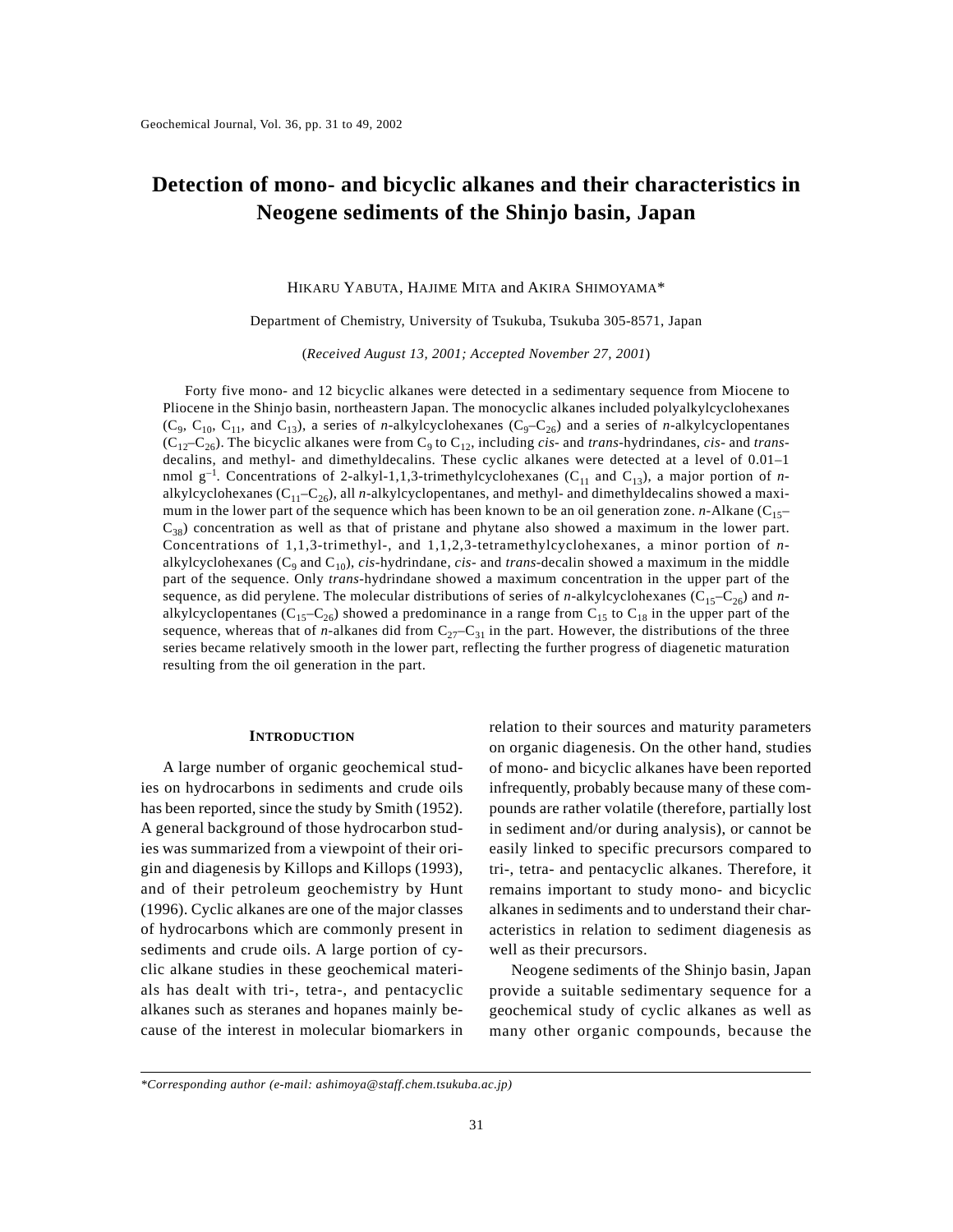sediments are in an old oil field and intense oil generation occurred in the lower part of the sequence (Taguchi *et al*., 1986). As to cyclic alkanes, several steranes and hopanes were detected in the sediments, and the  $S/R$  ratios of  $C_{29}$  sterane isomers and  $C_{32}$  hopane isomers were shown in relation to the sediment diagenesis (Taguchi *et al*., 1986).

Therefore, we analyzed the mono- and bicyclic alkanes in the Neogene Shinjo sediments to determine their characteristic distributions over the sedimentary sequence. Here we report the detection of 45 monocyclic and 12 bicyclic alkanes in the sediments and the determination of their absolute (30 components) and relative concentrations (27 components). Furthermore, using these data, we describe characteristics of their depth and molecular distributions over the stratigraphic sequence, including comparison with those of the *n*-alkanes, pristane, phytane, tetralin, and perylene analyzed in the same extracts from the sediment samples.

# **EXPERIMENTAL**

# *Samples*

Sediment samples were aliquots of common samples collected for the joint study on the diagenesis of organic and inorganic constituents in the Neogene Shinjo basin, Yamagata Prefecture, northeastern Japan (Taguchi *et al*., 1986). The samples are chiefly marine shales and mudstones of the Nakawatari and Noguchi Formations (Pliocene), and the Furukuchi and Kusanagi Formations (Late to Middle Miocene), in stratigraphic descending order. The rock facies of the sediments were shown in the stratigraphic and lithologic sections of these formations (Taguchi *et al*., 1986). In this study we analyzed 18 sediment samples numbered from 83110 to 90105 representing the top and bottom, respectively, of the 1600 m thick sedimentary sequence.

#### *Analyses*

For each analysis, a pulverized sediment sample (2 g) was extracted with hexane (5 ml) by sonication (30 min) and the supernatant after centrifugation was recovered. This extraction and centrifugation process was repeated 6 times. The supernatants were combined, concentrated under reduced pressure, and applied to a silica gel column (220 mm  $\times$  10 mm i.d.; Keiselgel-60, Merk). From the column, cyclic and acyclic alkanes were eluated with hexane (15 ml) and then aromatic hydrocarbons with benzene (15 ml). The hexane and benzene eluates were concentrated to 50  $\mu$ l individually under a nitrogen flow for analysis by a gas chromatography (GC)-mass spectrometry (GC-MS) (Hewlett Packard G1800 GCD System). The gas chromatograph was equipped with a HP-5 capillary column (30 m  $\times$  0.32 mm i.d.). For cyclic and acyclic alkanes, the GC oven temperature was programmed to hold at 40°C for 10 min, and to increase from 40 to 65°C at a rate of 1°C min<sup>-1</sup>, from 65 to 160°C at a rate of 4°C min<sup>-1</sup>, and from 160 to 300 $^{\circ}$ C at a rate of 6.5 $^{\circ}$ C min<sup>-1</sup>. For aromatic hydrocarbons, it was programmed to hold at 40°C for 5 min, and to increase from 40 to  $100^{\circ}$ C at a rate of 6°C min<sup>-1</sup>, from 100 to 130°C at a rate of 3°C min–1, and from 130 to 300°C at a rate of  $4^{\circ}$ C min<sup>-1</sup>. The mass spectra were acquired every 0.5 s over  $m/z$  45 to 425 in an electron impact ionization mode at 70 eV. Identification and quantification of compounds were made by comparison of peak retention times on mass chromatograms and mass spectra, and peak areas, respectively, with those of standard compounds. For compounds without standard compounds, identification was made by comparison of mass spectra with library data of the National Institute of Standards and Technology (NIST), USA (1992) or data reported by Yamamoto *et al*. (1990). Relative concentrations of isomers and homologous series were obtained by comparison of peak areas on their mass chromatograms.

Hexane and benzene (analytical grade, Wako Pure Chem.) were distilled twice before use. All glassware was heated at 500°C for at least 3 h before use to eliminate organic contaminants. A procedural blank was carried out with pre-ignited sea sand powder (1 g) and it was found that there was no significant contamination during the analy-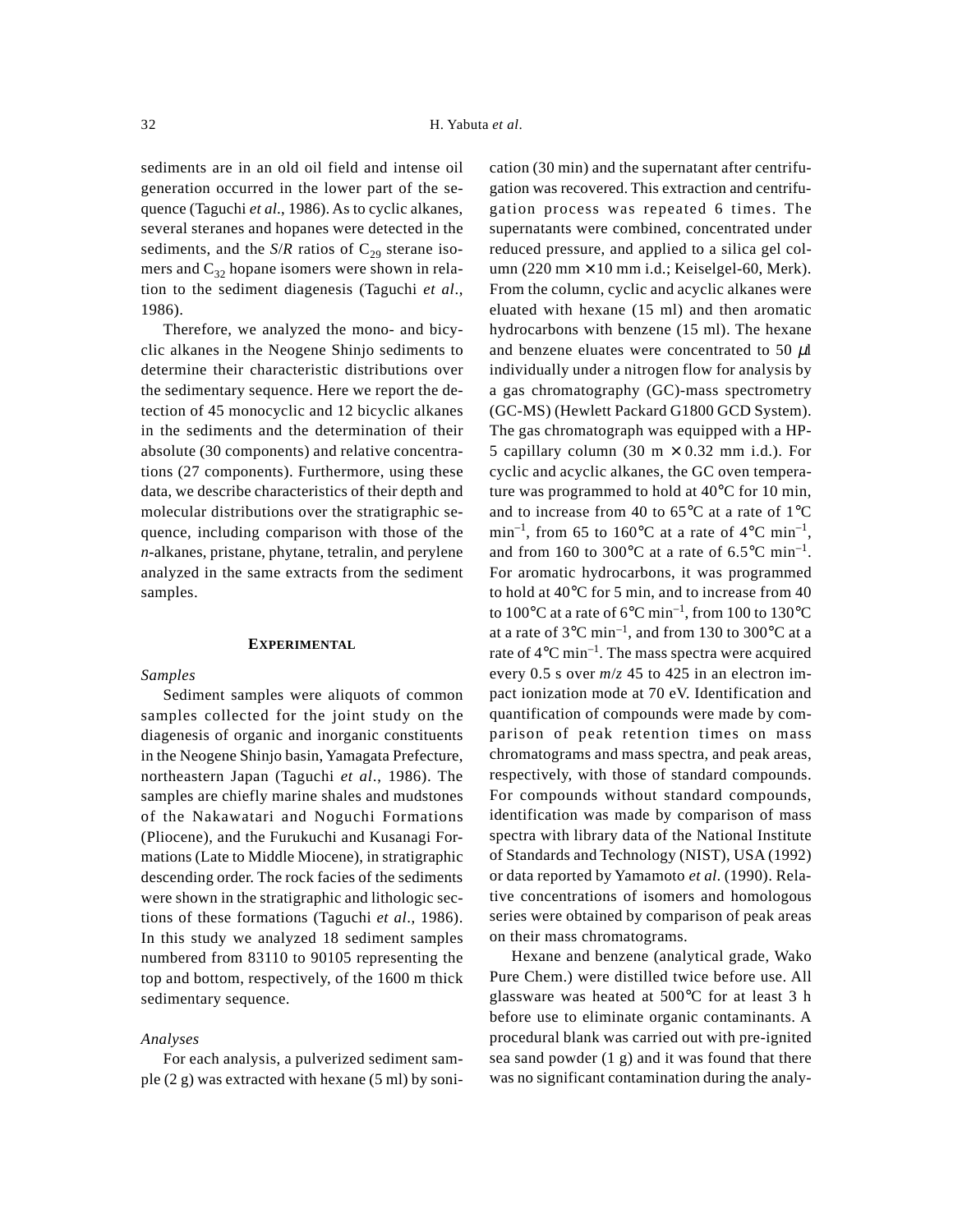sis. A recovery test of cyclic alkanes was also carried out with 13 standard compounds mixed with sea sand (1 g) under the same procedure as employed in the analysis of the sediments.

# **RESULTS AND DISCUSSION**

## *Identification*

Figure 1 shows partial mass chromatograms (retention time 5–45 min) of *m*/*z* 69, 83, 97, and 111, which are major fragment ions for monocyclic alkanes (Fig. 2), and  $m/z$  67 and 81 for bicyclic alkanes recovered from the sediment 83002. These fragment ions are of an olefin fragment from a cyclohexyl ring and/or a cyclopentyl ring (*m*/*z* 69), a cyclohexyl ring (*m*/*z* 83), and alkyl cyclohexanes  $(m/z)$  97 and 111) formed upon the electron impact ionization. The molecular ions of monocyclic alkanes were not intense and often less than 10 percent of those of base ions, which varied depending on the kind of polyalkylcyclohexanes, i.e.,  $m/z$  111 vs. 126 for 1,1,3-trimethylcyclohexane (peak 1 in Fig. 2), and *m*/*z* 97 vs. 126 for 1-ethyl-4-methylcyclohexane (peak 4 in Fig. 2). For bi-



*Fig. 1. Mass chromatograms of m/z 69, 83, 97, and 111 for monocyclic alkanes, and m/z 67 and 81 for bicyclic alkanes in the Shinjo sediment 83002. Peak numbers correspond to those in Table 1.*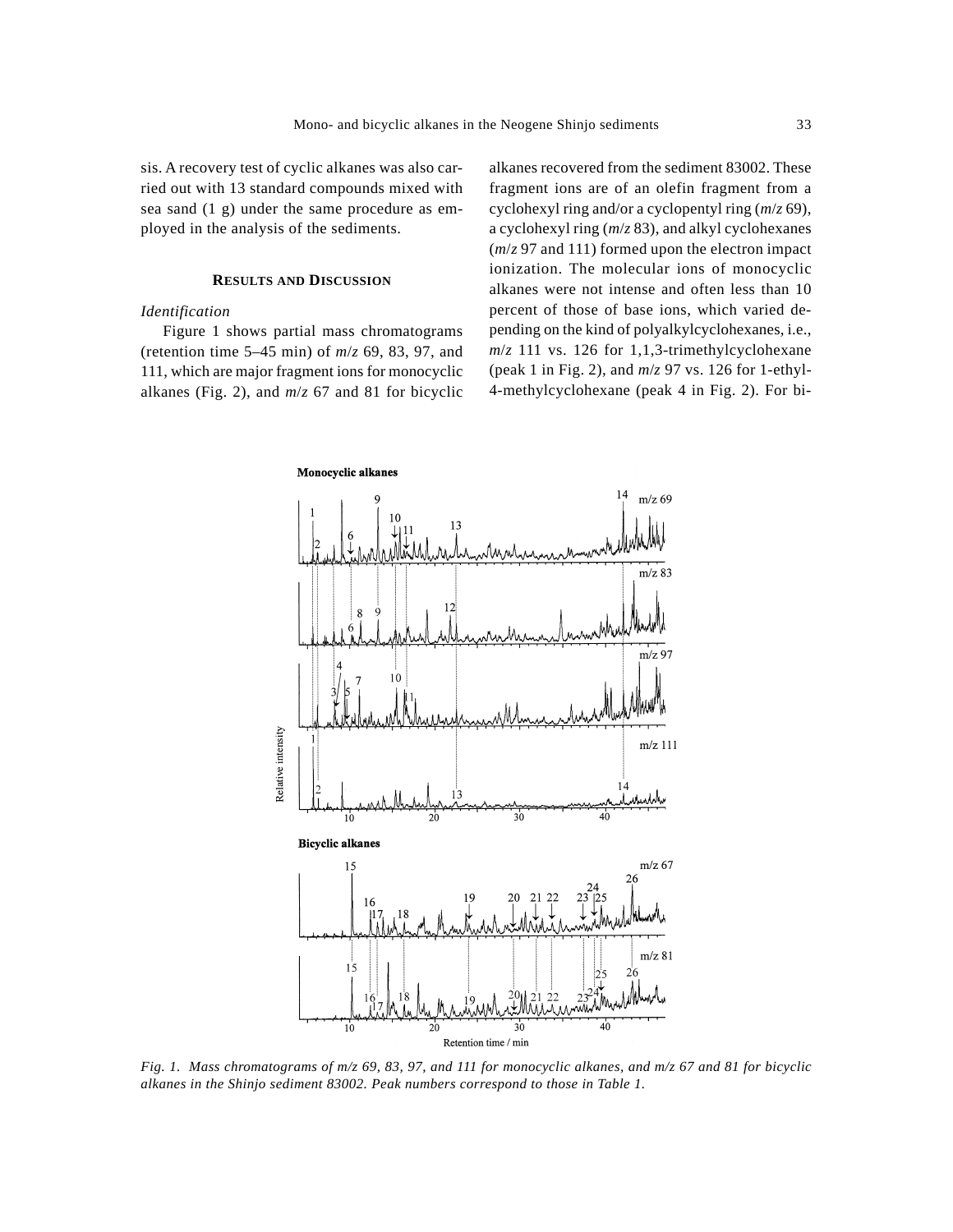

*Fig. 2. Mass spectra of cyclic alkanes in the Shinjo sediment 83002. Peak numbers correspond to those in Fig. 1 and Table 1.*

cyclic alkanes, base ions of *m*/*z* 67 and 81 were used to obtain their mass chromatograms (Fig. 1). Mass spectra of the peaks 17, 19, 21, and 24 in Fig. 2 showed that the intensities of the two base ions were large and those of molecular ions were strong compared with those of monocyclic alkanes.

Figure 3 shows the later parts of mass chromatograms (retention time 30–85 min) of *m*/*z* 83 (*n*-alkylcyclohexanes), *m*/*z* 69 (*n*alkylcyclopentanes), and *m*/*z* 57 (a major ion for *n*-alkanes, pristane, and phytane) recovered from the sediment 83002. *n*-Alkylcyclohexanes were detected from  $C_9$  to  $C_{26}$  and *n*-alkylcyclopentanes from  $C_{12}$  to  $C_{26}$ . The mass chromatograms of *m*/*z* 69 indicated the presence of alkylcyclohexanes as shown in the earlier part (Fig. 1), but also showed the presence of a series of *n*-alkylcyclopentanes. The peaks of *n*alkylcyclohexanes, *n*-alkylcyclopentanes and *n*alkanes were clearly recognized. Individual peaks of *n*-alkylcyclohexanes and *n*-alkylcyclopentanes with the same carbon numbers were noted by expanding parts of the two mass chromatograms and the total ion chromatogram (TIC) (Fig. 4), although the retention times of some members of the two series were very close to each other in Fig. 3. Their mass spectra (Fig. 2) were also distinguishable from each other by the intensity ratio of the  $m/z$  83 to 69, i.e., the ratio of  $n$ alkylcyclohexane (peak 30) was larger than 1, and that of *n*-alkylcyclopentane (peak 45) was less than 1. In addition, identification of tetralin (1,2,3,4-tetrahydronaphthelene) and perylene (58 and 59, respectively, in Appendix) in benzene eluate were identified by mass chromatograms of their molecular ions, *m*/*z* 132 and 252, respectively.

In summary, 45 monocyclic alkanes were identified (Table 1). Among these compounds, 26 were identified using standard compounds. These included two trimethylcyclohexanes (1 and 2; Ta-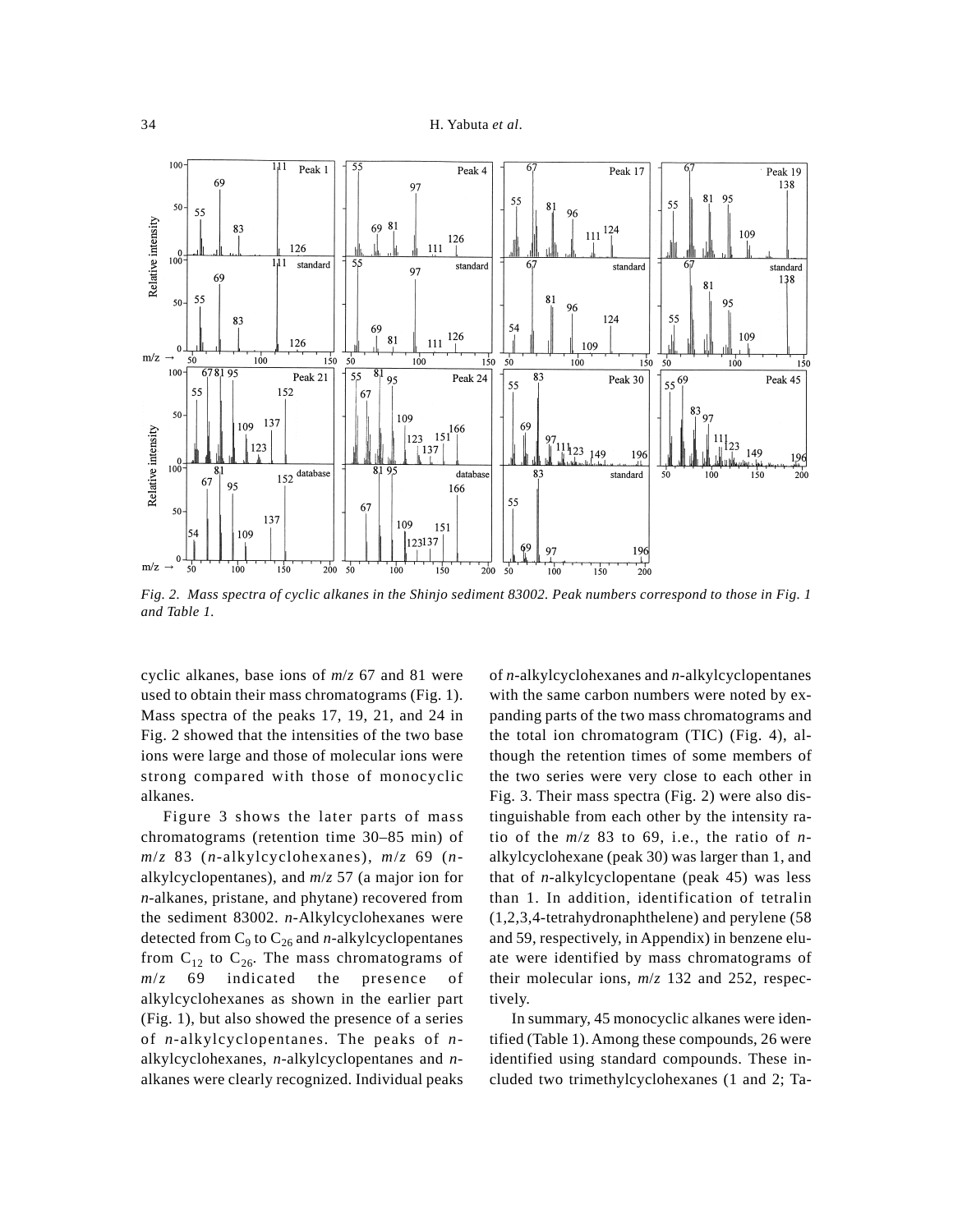

*Fig. 3. Mass chromatograms of m/z 83 for n-alkylcyclohexanes, m/z 69 for n-alkylcyclopentanes, and m/z 57 for n-alkanes (), pristane (Pr), and phytane (Ph) in the Shinjo sediment 83002. Peak numbers correspond to those in Table 1.*



*Fig. 4. Expanded parts of mass chromatograms of m/z 83 for n-alkylcyclohexanes, m/z 69 for n-alkylcyclopentanes, and TIC (total ion chromatogram) over retention time of 68–73 min in the Shinjo sediment 83002.*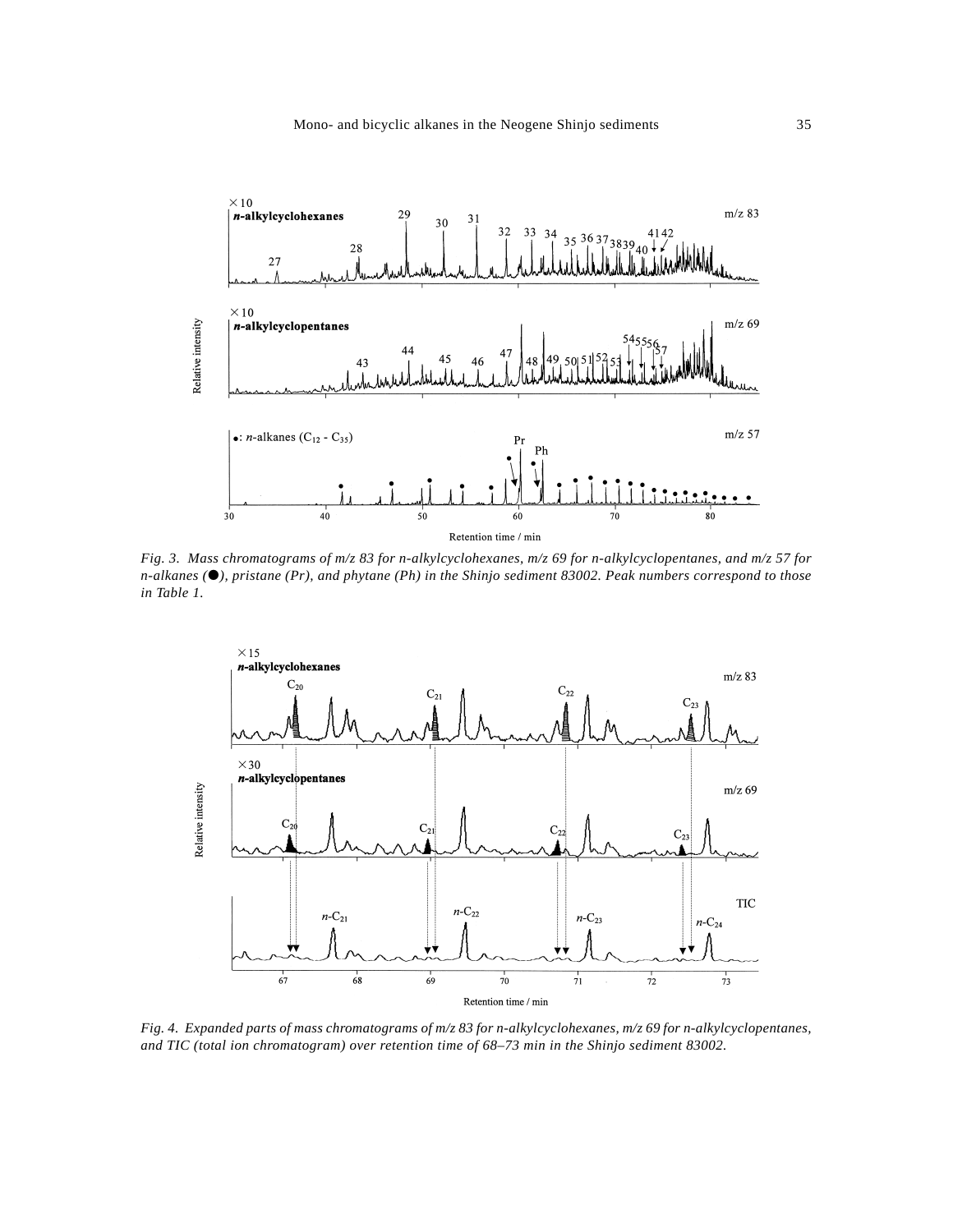| Peak number    | Compound                            | Base $m/z$      | Standard |
|----------------|-------------------------------------|-----------------|----------|
| 1              | 1,1,3-Trimethylcyclohexane          | 69, 111         | $\ast$   |
| $\mathfrak{2}$ | 1,2,4-Trimethylcyclohexane          | 69, 111         | *        |
| 3              | 1-Ethyl-3-methylcyclohexane         | 97              | $\ast$   |
| $\overline{4}$ | 1-Ethyl-4-methylcyclohexane (trans) | 97              | $*$      |
| 5              | 1-Ethyl-4-methylcyclohexane $(cis)$ | 97              | $\ast$   |
| 6              | $iso$ -Propylcyclohexane            | 69, 83          | *        |
| 7              | 1-Ethyl-2-methylcyclohexane         | 97              | *        |
| 8              | $n$ -Propylcyclohexane              | 83              | $\ast$   |
| 9              | 1,1,2,3-tetramethylcyclohexane      | 69, 83          |          |
| 10             | 1-Methyl-4-isopropylcyclohexane     | 69, 97          | $\ast$   |
| 11             | 1-Methyl-propylcyclohexane          | 69.97           |          |
| 12             | $n$ -Butylcyclohexane               | 83              | $*$      |
| 13             | 2-Ethyl-1,1,3-trimethylcyclohexane  | 69, 83, 97, 111 |          |
| 14             | 2-Butyl-1,1,3-trimethylcyclohexane  | 69, 83, 97, 111 |          |
| 15             | Bicyclo[3.3.1] nonane               | 67, 81, 124     |          |
| 16             | Methylbicyclo[3.3.0] octane         | 67, 81, 124     |          |
| 17             | Hydrindane (trans)                  | 67, 81, 124     | $\ast$   |
| 18             | Hydrindane $(cis)$                  | 67, 81, 124     | $\ast$   |
| 19             | Decalin (trans)                     | 67, 81, 138     | $\ast$   |
| 20             | Decalin $(cis)$                     | 67, 81, 138     | $\ast$   |
| 21             | Methyldecalin                       | 67, 81, 152     |          |
| 22             | Methyldecalin                       | 67, 81, 152     |          |
| 23             | Dimethyldecalin                     | 67, 81, 166     |          |
| 24             | Dimethyldecalin                     | 67, 81, 166     |          |
| 25             | Dimethyldecalin                     | 67, 81, 166     |          |
| 26             | Dimethyldecalin                     | 67, 81, 166     |          |

*Table 1. Cyclic alkanes identified in the Neogene Shinjo sediments*

ble 1), four ethyl-methylcyclohexanes (3, 4, 5, and 7), isopropylcyclohexane (6), 1-methyl-4 isopropylcyclohexane (10), and a series of 18 *n*alkylcyclohexanes from  $C_9$  to  $C_{26}$  (8, 12, and 27– 42). In addition, four polyalkylcyclohexanes (9, 11, 13, and 14) were identified using the NIST library data, and a series of 15 *n*alkylcyclopentanes from  $C_{12}$  to  $C_{26}$  (43–57) using the data of Yamamoto *et al*. (1990). As to bicyclic alkanes, 12 compounds were identified (Table 1) using standard compounds of *trans*- and *cis*isomers of hydrindane (17 and 18) and those of decalin (19 and 20), and the NIST library data of bicyclo[3.3.1]nonane (15), methylbicyclo[3.3.0] octane (16), two isomers of methyldecalin (21 and 22), and four isomers of dimethyldecalin (23–26). However, methyl positions on the bicyclo[3.3.0] octane and the decalin structure could not be determined. Structures of these mono- and bicyclic alkanes are shown in Appendix. In addition to

those cyclic alkanes, a series of *n*-alkanes  $(C_{12}$ –  $C_{35}$ ), pristane, phytane, tetralin, and perylene were identified, although they are not listed in Table 1.

#### *Concentrations*

The recovery experiment showed about 20– 40% of polyalkylcyclohexanes  $(C_9)$ , and *trans*and *cis*-decalins  $(C_{10})$ , and 50–80% of *n*alkylcyclohexanes  $(C_{11}-C_{20}$  except  $C_{15}$  and  $C_{19}$ ) (Table 2). In spite of these rather low recoveries, concentrations of the 30 cyclic alkanes for which we have standard compounds and relative concentrations of the other 27 components were estimated. Therefore, the test indicated that the concentrations estimated were roughly a half or less of the concentrations in the sediments, especially for compounds with lower molecular weight because of their rather high volatility. Nevertheless, those values enable their approximate concentration levels to be determined. In addition, they are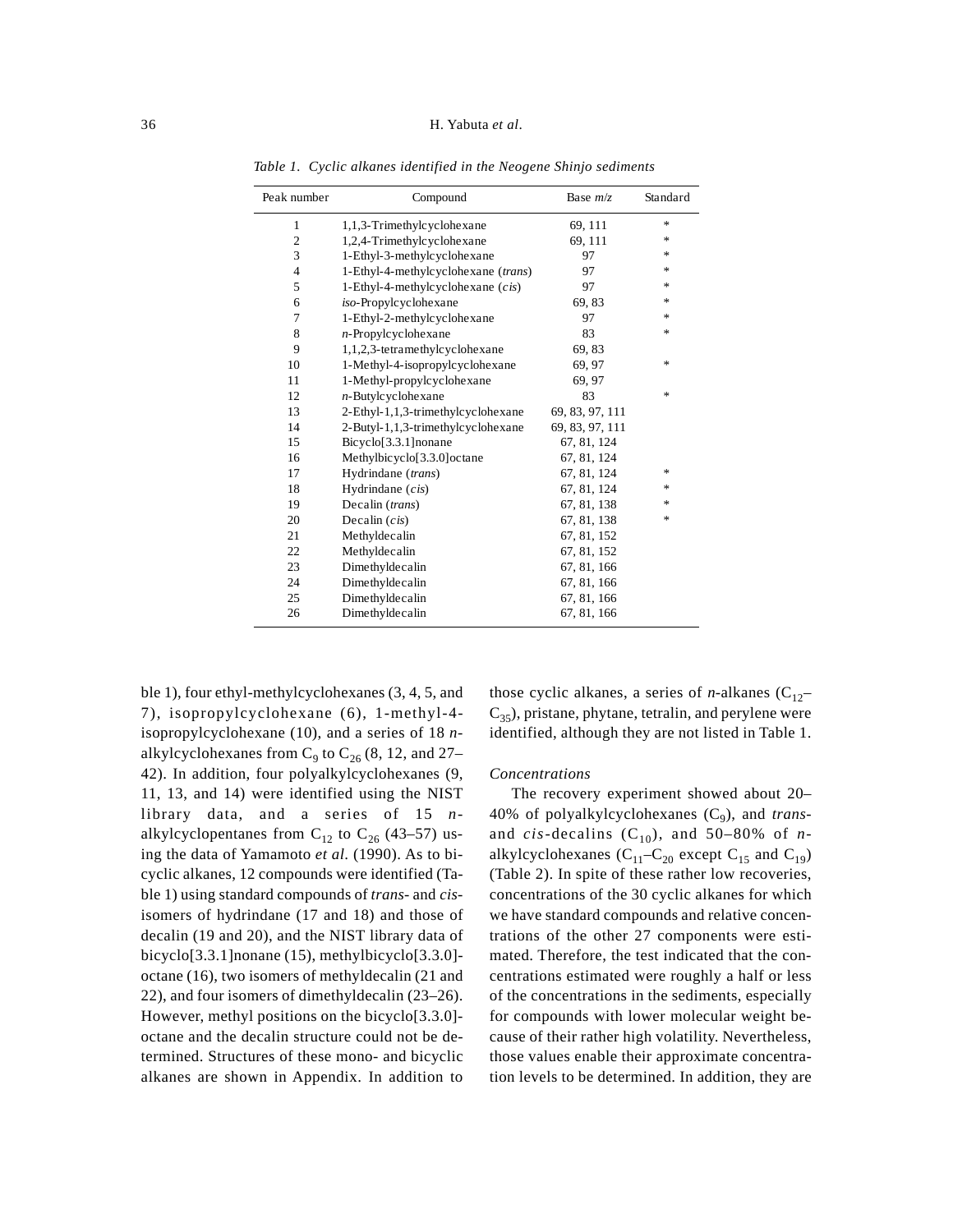| Peak number | Compound                    | Base $m/z$ | Standard |
|-------------|-----------------------------|------------|----------|
| 27          | $n$ -Pentylcyclohexane      | 83         | ∗        |
| 28          | $n$ -Hexylcyclohexane       | 83         | *        |
| 29          | $n$ -Heptylcyclohexane      | 83         | *        |
| 30          | $n$ -Octylcyclohexane       | 83         | *        |
| 31          | $n$ -Nonylcyclohexane       | 83         | ∗        |
| 32          | $n$ -Decylcyclohexane       | 83         | *        |
| 33          | $n$ -Undecylcyclohexane     | 83         | ∗        |
| 34          | $n$ -Dodecylcyclohexane     | 83         | *        |
| 35          | $n$ -Tridecylcyclohexane    | 83         | *        |
| 36          | $n$ -Tetradecylcyclohexane  | 83         | *        |
| 37          | $n$ -Pentadecylcyclohexane  | 83         | ∗        |
| 38          | $n$ -Hexadecylcyclohexane   | 83         | *        |
| 39          | $n$ -Heptadecylcyclohexane  | 83         | ∗        |
| 40          | $n$ -Octadecylcyclohexane   | 83         | *        |
| 41          | $n$ -Nonadecylcyclohexane   | 83         | *        |
| 42          | $n$ -Eicosylcyclohexane     | 83         | *        |
| 43          | $n$ -Heptylcyclopentane     | 69         |          |
| 44          | $n$ -Octylcyclopentane      | 69         |          |
| 45          | $n$ -Nonylcyclopentane      | 69         |          |
| 46          | $n$ -Decylcyclopentane      | 69         |          |
| 47          | $n$ -Undecylcyclopentane    | 69         |          |
| 48          | $n$ -Dodecylcyclopentane    | 69         |          |
| 49          | $n$ -Tridecylcyclopentane   | 69         |          |
| 50          | $n$ -Tetradecylcyclopentane | 69         |          |
| 51          | $n$ -Pentadecylcyclopentane | 69         |          |
| 52          | $n$ -Hexadecylcyclopentane  | 69         |          |
| 53          | $n$ -Heptadecylcyclopentane | 69         |          |
| 54          | $n$ -Octadecylcyclopentane  | 69         |          |
| 55          | $n$ -Nonadecylcyclopentane  | 69         |          |
| 56          | $n$ -Eicosylcyclopentane    | 69         |          |
| 57          | $n$ -Heneicosylcyclopentane | 69         |          |

*Table 1. (continued)*

*\*; compound with standard.*

useful for comparing the depth profiles and molecular distributions of the three homologous series over the stratigraphic sequence, because the comparison was made on the basis of the same compounds (therefore, similar recoveries) among different sediments. Concentrations of *n*-alkanes from  $C_{12}$  to  $C_{14}$  were not estimated, although they were detected, because they are highly volatile compared to  $n-C_{15}$  and longer *n*-alkanes. Their abundances among the sediments were not particularly important in this study.

Polyalkylcyclohexanes  $(C_9$  and  $C_{10}$ ) were detected at a concentration level of  $0.01-1$  nmol  $g^{-1}$ (Table 3). Most of these compounds were present in the middle part of the sequence (upper part of the Kusanagi Formation), and absent or nearly absent in the upper part (Nakawatari and Noguchi Formations) and the bottom two sediments of the sequence (lower part of the Kusanagi Formation). *n*-Alkylcyclohexanes from  $C_9$  to  $C_{17}$  were detected also at a level of  $0.01-1$  nmol  $g^{-1}$ , whereas those from  $C_{18}$  to  $C_{26}$  were present at one order of magnitude less than those from  $C_9$  to  $C_{17}$  (Table 4). Compounds from  $C_{15}$  to  $C_{18}$  were present in all of the 18 sediments. However, those from  $C_9$  to  $C_{13}$ and from  $C_{22}$  to  $C_{26}$  were not detected in the top two sediments (Nakawatari Formation).

The bicyclic alkanes, hydrindanes and decalins, were detected at a level of 0.01–1 nmol g–1 (Table 5). *trans*-Hydrindane was present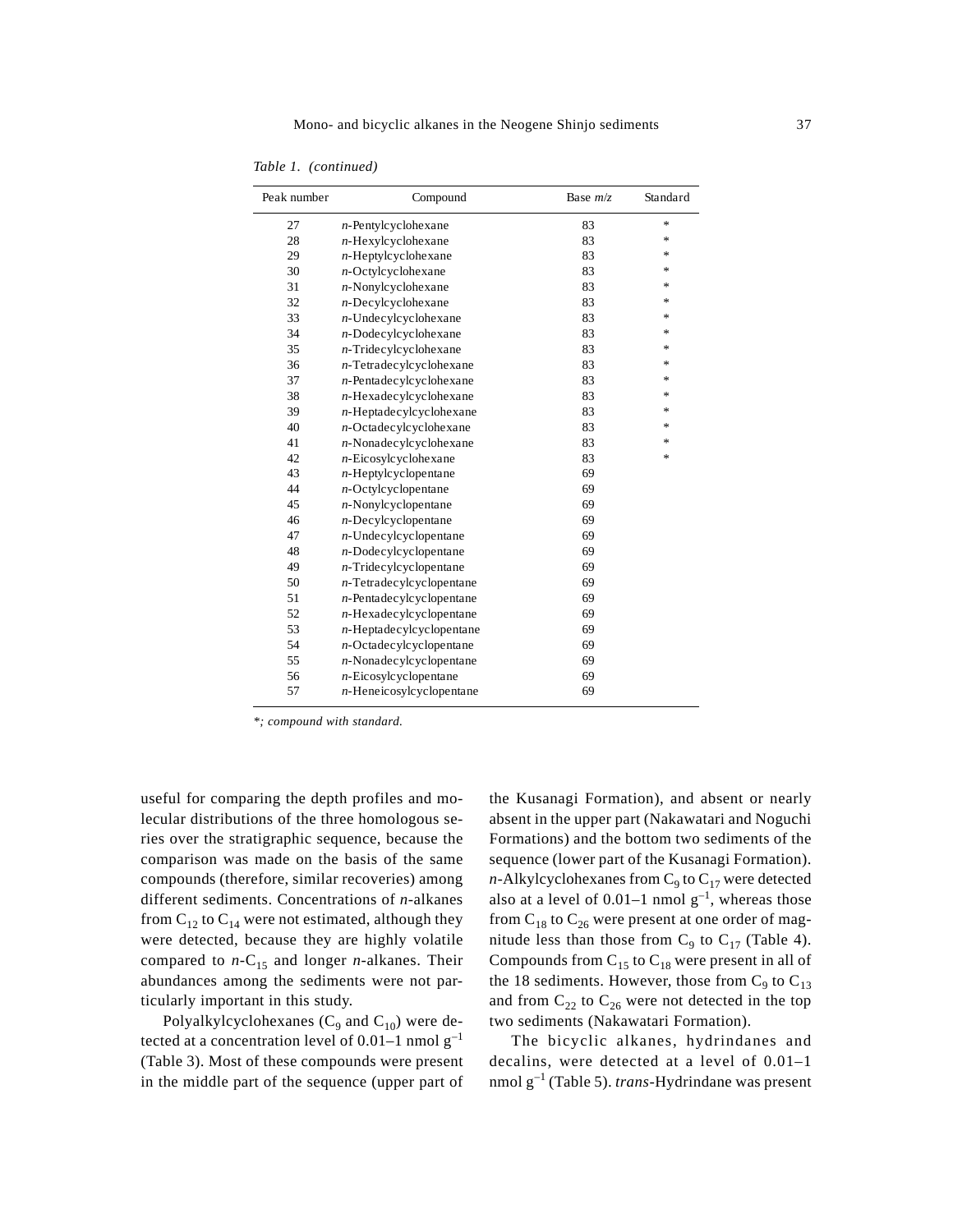| Peak number    | Compound                    | Amount/nmol/ $\mu$ l | After the recovery test | Recovery/% |
|----------------|-----------------------------|----------------------|-------------------------|------------|
| $\overline{2}$ | 1,2,4-Trimethylcyclohexane  | 0.19                 | 0.04                    | 22         |
| 6              | iso-Propylcyclohexane       | 0.22                 | 0.07                    | 30         |
| 7              | 1-Ethyl-2-methylcyclohexane | 0.21                 | 0.08                    | 36         |
| 19             | <i>trans</i> -Decalin       | 0.20                 | 0.07                    | 33         |
| 20             | $cis$ -Decalin              | 0.18                 | 0.07                    | 39         |
| 27             | $n$ -Pentylcyclohexane      | 0.20                 | 0.10                    | 52         |
| 28             | $n$ -Hexylcyclohexane       | 0.18                 | 0.10                    | 55         |
| 29             | $n$ -Heptylcyclohexane      | 0.17                 | 0.10                    | 61         |
| 30             | $n$ -Octylcyclohexane       | 0.17                 | 0.11                    | 64         |
| 32             | $n$ -Decylcyclohexane       | 0.14                 | 0.10                    | 73         |
| 33             | $n$ -Undecylcyclohexane     | 0.16                 | 0.12                    | 74         |
| 34             | $n$ -Dodecylcyclohexane     | 0.19                 | 0.15                    | 77         |
| 36             | $n$ -Tetradecylcyclohexane  | 0.13                 | 0.10                    | 80         |

*Table 2. Recovery of cyclic alkanes in the analytical procedure*

in all the sediments except the top sediment of the sequence (Nakawatari Formation), while the *cis*-isomer was found mainly in the middle part (upper part of the Kusanagi Formation). *trans*-Decalin was present over most of the sequence except for a few of the top most sediments (Nakawatari and Noguchi Formations) and the bottom sediment (lower part of the Kusanagi Formation), while *cis*-decalin was detected in greatest concentration in the sediment 83003 (upper part of the Kusanagi Formation).

The concentrations of most polyalkylcyclohexanes, *n*-alkylcyclohexanes, and bicyclic alkanes in the sediments from 83110 to 83103 (Nakawatari to Furukuchi Formation) in the upper part of the sequence were generally at the same level or less than those of *n*-alkanes from  $C_{15}$  to  $C_{38}$ , pristane, and phytane, which were present at a level of  $0.01-1$  nmol  $g^{-1}$  (Table 6). Their concentrations in the sediments from 83102 to 90105 (upper to lower part of the Kusanagi Formation) in the lower part of the sequence were one order of magnitude lower than those of *n*alkanes, pristane, and phytane which were present at a level of  $0.1-10$  nmol  $g^{-1}$ . These relative compositions of mono- and bicyclic alkanes to *n*alkanes in sediments are roughly similar to those in crude oils (Rubinstein and Strausz, 1979; Kissin, 1990). Perylene was present at a level of 0.01 or 0.1 nmol  $g^{-1}$ . The other cyclic alkanes including a series of *n*-alkylcyclopentanes, methyland dimethyldecalins, and tetralin were present at most at a level of 1.0 or sub-nmol  $g^{-1}$ , judging from their peak areas on the mass chromatograms (e.g., Fig. 1).

# *Depth profiles*

The absolute and relative concentrations of cyclic alkanes were plotted with depth of the sediments down the sequence. Based on the depth of maximum concentrations, these cyclic alkanes could be divided into three groups.

The first group includes 39 cyclic alkanes, such as *n*-alkylcyclohexanes  $(C_{11}-C_{26})$ , *n*alkylcyclopentanes  $(C_{12}-C_{26})$ , 2-alkyl-1,1,3trimethylcyclohexanes  $(C_{11}$  and  $C_{13}$ ), and methyland dimethyldecalins (Figs. 5a, b, and c). Absolute or relative concentrations of this group started increasing at the depth of the sediment 83102 (upper part of the Kusanagi Formation), maximised at the sediment 90103 (middle part of the Kusanagi Formation), and then decreased in the bottom two sediments. Similar depth profiles were observed with *n*-alkanes  $(C_{15}-C_{38})$ , pristane plus phytane (Fig. 5d), and the reported EOC/TOC ratio (Fig. 5e; Shimoyama and Matsubaya, 1985).

The second group comprises 17 cyclic alkanes, such as 10 polyalkylcyclohexanes  $(C_9$  and  $C_{10}$ ),  $n$ -alkylcyclohexanes ( $C_9$  and  $C_{10}$ ), *cis*-hydrindane, *cis*- and *trans*-decalins, bicyclo[3.3.0]nonane, and methylbicyclo[3.3.0]octane (Fig. 6). Their concentrations started increasing at the depth of the sedi-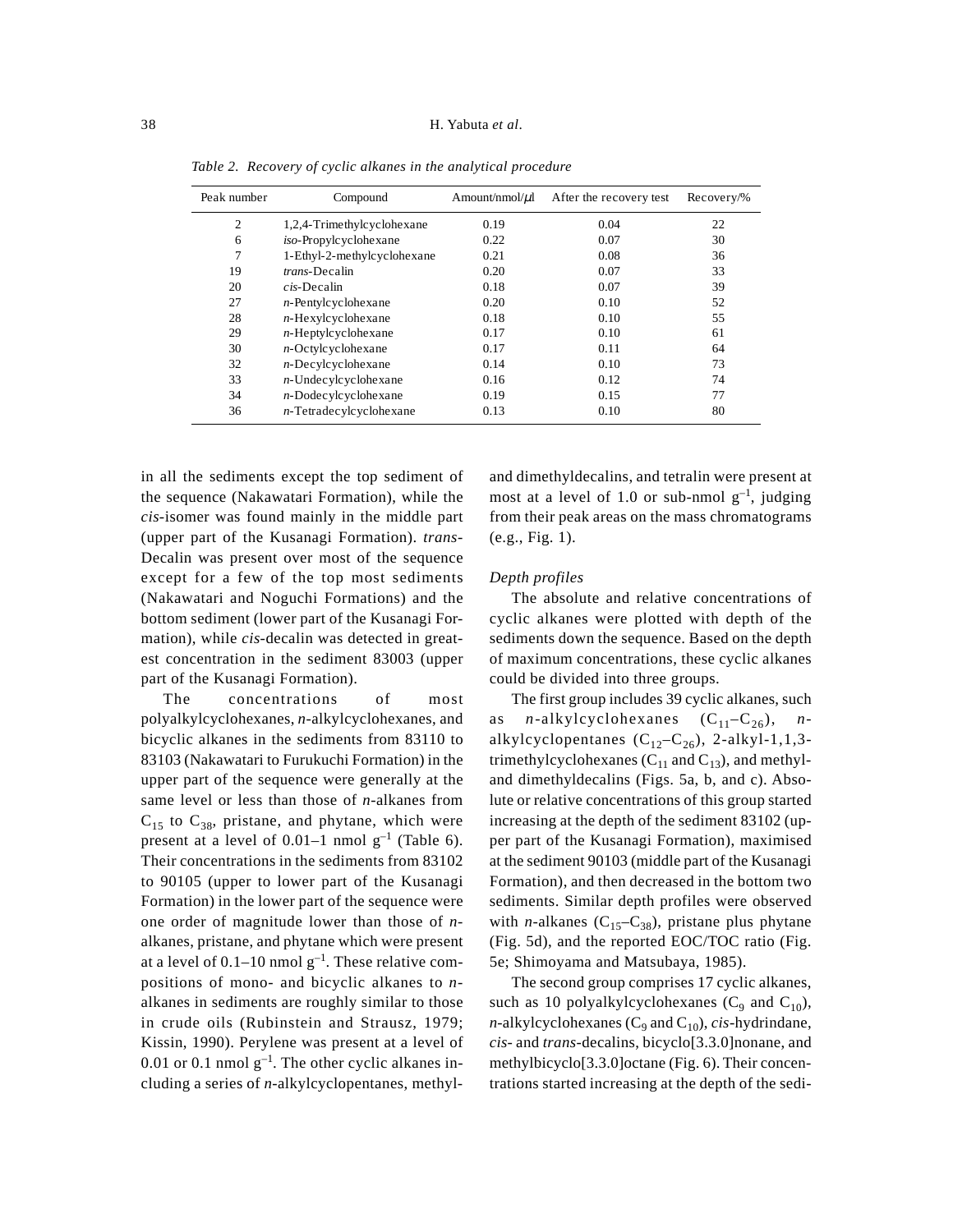| Formation  | Sample No.                       |                                 |                                 |                                  |                                  |                                                                                      |                   |             |                       |
|------------|----------------------------------|---------------------------------|---------------------------------|----------------------------------|----------------------------------|--------------------------------------------------------------------------------------|-------------------|-------------|-----------------------|
|            |                                  | 1,1,3-Trimethyl-<br>cyclohexane | 1,2,4-Trimethyl-<br>cyclohexane | 1-Ethyl-2-methyl-<br>cyclohexane | 1-Ethyl-3-methyl-<br>cyclohexane | cyclohexane (trans)<br>1-Ethyl-4-methyl-<br>Concentrations/nmol g <sup>-1</sup> Rock | 1-Ethyl-4-methyl- | iso-Propyl- | 1-Methyl-4-isopropyl- |
| Nakawatari | 83110                            | n.d.                            | n.d                             |                                  |                                  |                                                                                      | cyclohexane (cis) | cyclohexane | cyclohexane           |
|            |                                  |                                 |                                 | n.d.                             | ч.<br>п                          | n.d.                                                                                 | n.d.              | ਰ<br>ਸ      | n.d                   |
|            | 83109                            | n.d.                            | г.<br>Ц                         | n.d.                             | r.q                              | n.d.                                                                                 | n.d               | ہے<br>¤     | n.d                   |
| Noguchi    |                                  | 0.25                            | n.d                             | n.d.                             | $\frac{1}{2}$                    | n.d                                                                                  | n d.              | d.<br>E     | n.d                   |
|            | 83108<br>83107<br>83106          | 0.03                            | n.d.                            | n.d.                             | n d.                             | n.d                                                                                  | n.d               | n.d         | $\frac{d}{n}$         |
|            |                                  |                                 | n.d                             | n.d                              | ਦੇ<br>ਸ                          | n.d                                                                                  | نه<br>¤           | ن<br>¤      | n.d                   |
| Furukuchi  |                                  | $\overline{a}$                  | $\overline{0}$                  | n.d.                             | d.                               | n.d.                                                                                 | n.d               | n.d         | n.d                   |
|            | 83105<br>83104<br>83103          | 0.23                            | 0.02                            | n.d.                             | n.<br>T                          | n.d.                                                                                 | d.                | $\vec{a}$   | $\vec{a}$             |
|            |                                  |                                 | 0.01                            | n.d.                             | بہ<br>¤                          | n.d                                                                                  | nd.               | d.          | $\vec{a}$             |
| Kusanagi   |                                  |                                 | 0.18                            | 0.02                             | 0.19                             | 0.15                                                                                 | d.                | 0.01        | 0.19                  |
| (upper)    | 83101<br>83063<br>83062<br>83062 | 6<br>645<br>0213<br>1102        | 0.17                            | 0.09                             | 0.18                             | 0.18                                                                                 | n.d.              | 0.03        | 0.25                  |
|            |                                  |                                 | 0.87                            | 1.36                             | 1.56                             | 1.18                                                                                 | 0.58              | 0.66        | 2.60                  |
|            |                                  |                                 | 0.57                            | 0.78                             | 1.07                             | 0.73                                                                                 | 0.37              | 0.38        | 1.55                  |
|            |                                  |                                 | 0.33                            | 0.24                             | 0.44                             | 0.34                                                                                 | n.<br>T           | 0.15        | 0.88                  |
| (middle)   |                                  | 1.33                            | 0.55                            | 0.34                             | 0.58                             | 0.39                                                                                 | 0.18              | 0.25        | 1.08                  |
|            | 90101<br>90102<br>90103          | 0.01                            | n.d.                            | n d.                             | nd.                              | n.d.                                                                                 | n.d.              | n d.        | n.d.                  |
|            |                                  | 0.08                            | n.d                             | n.d.                             | ਰ<br>ਜ                           | r.q                                                                                  | d.                | n.d.        | 0.12                  |
| (lower)    | 90104<br>90105                   | $\frac{d}{d}$ of                | d.                              | n.d.                             | n.d                              | n.d.                                                                                 | n.d.              | n.d.        | n.d                   |
|            |                                  |                                 | n.d                             | nd.                              | nd.                              | n.d                                                                                  | n.d               | $\vec{a}$   | n.d                   |

Table 3. Concentrations of polyalkylcyclohexanes in the Neogene Shinjo sediments *Table 3. Concentrations of polyalkylcyclohexanes in the Neogene Shinjo sediments*

Mono- and bicyclic alkanes in the Neogene Shinjo sediments 39

 $n.d$ ; not detected. *n.d.; not detected.*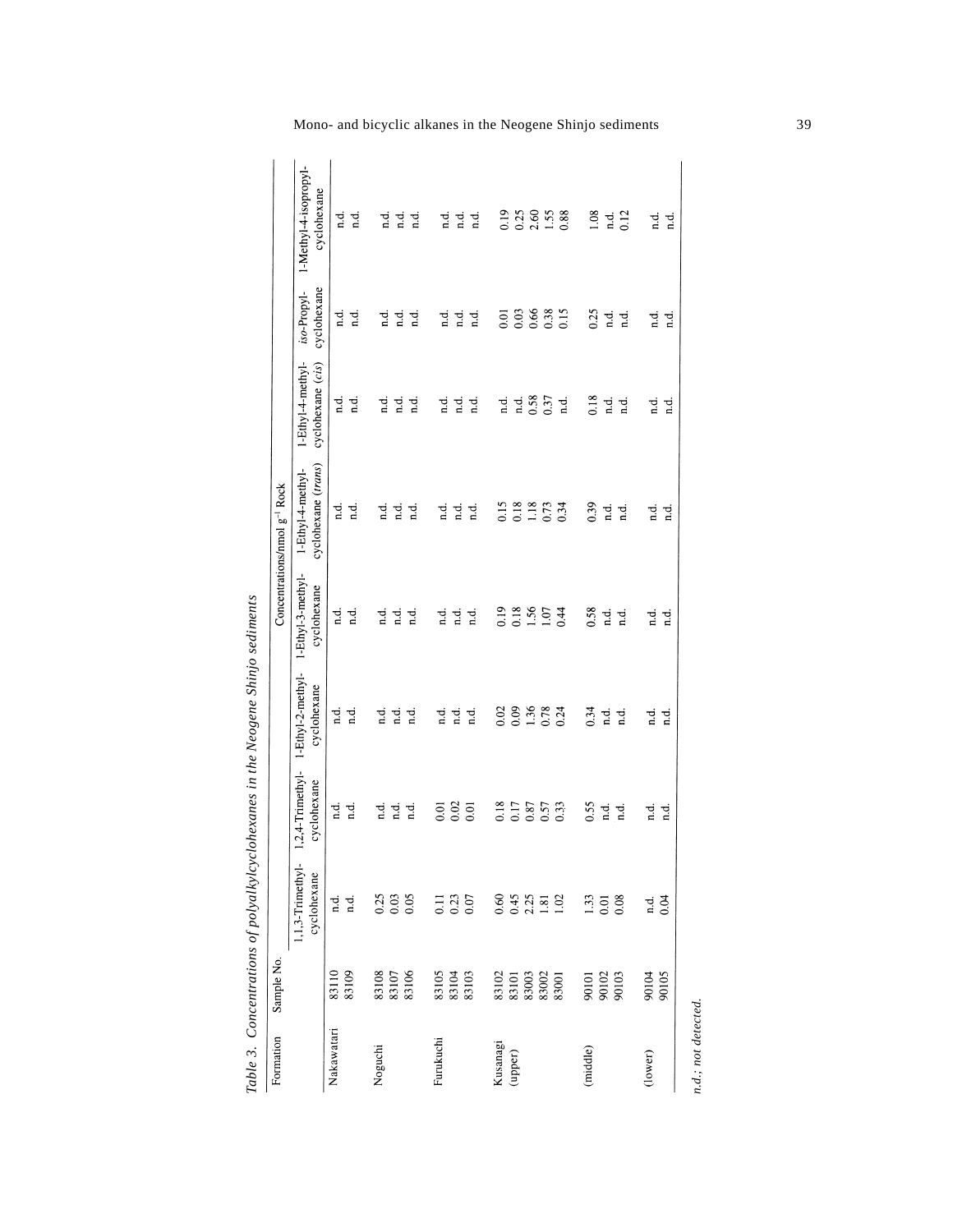| Formation           | Sample No.                                |                                               |                          |                                |                                              |                              |                                                                                          |                                             |                      |                         | Concentrations/nmol g <sup>-1</sup> Rock    |                      |                            |                                                |                                                |                                                      |                       |                                             |                                         |
|---------------------|-------------------------------------------|-----------------------------------------------|--------------------------|--------------------------------|----------------------------------------------|------------------------------|------------------------------------------------------------------------------------------|---------------------------------------------|----------------------|-------------------------|---------------------------------------------|----------------------|----------------------------|------------------------------------------------|------------------------------------------------|------------------------------------------------------|-----------------------|---------------------------------------------|-----------------------------------------|
|                     |                                           | ڻ                                             | $C_{10}$                 | $\vec{c}$                      | $C_{12}$                                     | $\tilde{\zeta}$              | $\vec{C}$                                                                                | ڗؖ                                          | م<br>م               | $C_{12}$                | $\tilde{C}$                                 | ငံ                   | $C_{20}$                   | $C_{\bar{2}1}$                                 | $C_{22}$                                       | $C_{23}$                                             | $C_{24}$              | $C_{25}$                                    | $C_{26}$                                |
| Nakawatari          | 83109<br>83110                            | d<br>d                                        | d.<br>E<br>ਰ<br>¤        | 'n.<br>n.d                     | d.<br>E<br>n.d                               | ч.<br>$\vec{a}$              | $\overline{5}$<br>n.d.                                                                   | 0.03<br>$\overline{5}$                      | 0.04                 | 0.02<br>0.03            | 0.05<br>0.01                                | 0.02<br>n.d          | $\overline{0.0}$<br>n.d    | 0.004<br>n d.                                  | d.<br>$\overline{\mathbf{a}}$                  | n.d<br>d.                                            | n.d<br>Рч<br>П        | $\frac{1}{2}$<br>n d                        | пd.<br>$\vec{a}$                        |
| Noguchi             | 83108<br>83107<br>83106                   | 0.05<br>$\vec{n}$ .<br>nd.                    | $\frac{0.06}{n}$<br>n.d. | 0.07<br>n.d<br>$\vec{a}$       | 0.09<br>$\frac{1}{2}$ .02                    | 0.03<br>0.03                 | 8<br>0.03<br>0.0                                                                         | $\frac{1188}{200}$                          | $0.10$<br>$0.10$     | 3. 13<br>0. 13<br>0. 10 |                                             | 0.02<br>0.02<br>0.0  | 8<br>8<br>8<br>8<br>8<br>8 | 0.004<br>$\frac{0.01}{0.01}$                   | 0.01<br>0.004<br>0.004                         | $\frac{nd}{1003}$<br>0.01                            | 0.01<br>n.d.<br>0.003 | $\frac{nd}{1000}$<br>5.01                   | $\vec{a}$<br>ਰੂਂ ਰੂਂ<br>ਜ਼              |
| Furukuchi           | 83105<br>83103<br>83103                   | $\begin{array}{c} 5 & 5 \\ 0 & 5 \end{array}$ |                          | 0.04<br>$\vec{a}$<br>$\vec{a}$ | $\frac{d}{d}$<br>n.d                         | $0.006$<br>$0.004$<br>$0.05$ | 8<br>8<br>8<br>8<br>8<br>8                                                               | 835<br>0.00                                 | 3.58<br>0.0.0        | 8 3 5<br>0 3 6          | 8<br>8<br>8<br>8<br>8<br>8                  | 0.02<br>0.02         | 0.01<br>0.01<br>0.02       | 0.01<br>0.01<br>0.01                           | $0.004$<br>$0.01$                              | $\begin{array}{c} 0.003 \\ 0.01 \\ 0.01 \end{array}$ | $0.003$<br>$0.01$     | $^{nd}_{0.004}$                             | $\vec{a}$<br>$\vec{a}$<br>$\frac{1}{2}$ |
| Kusanagi<br>(upper) | 83102<br>83101<br>83003<br>83002<br>83001 | 38<br>0.47<br>0.51<br>0.05                    | $0.14808$<br>$0.0000$    | $0.18$<br>0.35<br>0.20<br>0.27 | 0.08<br>$\frac{0.30}{0.21}$<br>$\Xi$<br>0.21 | 13<br>0.05<br>0.03<br>0.19   | $\begin{smallmatrix} 12 & 8 & 5 & 3 \\ 0 & 0 & 5 & 3 \\ 0 & 0 & 0 & 0 \end{smallmatrix}$ | 178834<br>1888                              | 13<br>1333<br>1500   | 28771                   | 23823<br>23823                              | 883385<br>000000     | 33838<br>00000             | 8<br>8<br>8<br>8<br>8<br>8<br>8<br>8<br>8<br>8 | 8<br>8<br>8<br>8<br>8<br>8<br>8<br>8<br>8<br>8 | 8<br>8<br>8<br>8<br>8<br>8<br>8<br>8<br>8            | 85288<br>86588        | 8<br>8<br>8<br>8<br>8<br>8<br>8<br>8<br>8   | ਰ ਰੂ 3 ਰੂ<br><u>ਹੋ ਹੋ ਰੂ</u><br>nd.     |
| (middle)            | 90101<br>90102<br>90103                   | $0.12$<br>nd.<br>$0.13$                       | 0.40<br>$\frac{nd}{21}$  | $0.02$<br>1.18<br>0.39         | 0.83<br>$\overline{0.81}$                    | 0.16<br>0.16<br>0.71         | $0.38$<br>0.30                                                                           | $0.45$<br>$-1.10$                           | 1.85<br>0.55<br>0.51 | 8 8 8<br>0 9 8          | 5 8 <del>9</del><br>5 9 9                   | 3.39<br>3.39<br>3.35 | 33<br>233<br>22            | ಕ್ಷೆ ಕ್ಷ<br>೧೯೮                                | 17<br>0.20<br>0.26                             | 14<br>0.17<br>0.25                                   | 0.13<br>0.14<br>0.22  | 8 2 3<br>0 . 2 3<br>0 . 2 3                 | $0.08$<br>$0.11$<br>$n.d.$              |
| (lower)             | 90104<br>90105                            | $\vec{a}$<br>nd.                              | $\vec{a}$<br>٦d<br>¤     | n.d.<br>$\vec{a}$              | ਰੂਂ ਰੂਂ<br>ਜ                                 | $\frac{d}{d}$                | $\begin{array}{c} 0.15 \\ 0.10 \end{array}$                                              | $\begin{array}{c} 0.76 \\ 0.30 \end{array}$ | 0.76<br>0.49         | $0.59$<br>0.54          | $\begin{array}{c} 0.50 \\ 0.50 \end{array}$ | 0.73                 | $\frac{0.62}{0.32}$        | 0.34<br>0.22                                   | $\frac{0.32}{0.21}$                            | 0.17                                                 | 0.19<br>0.15          | $\begin{array}{c} 0.19 \\ 0.13 \end{array}$ | 0.15<br>$\overline{0}$ .                |
| n.d.; not detected. |                                           |                                               |                          |                                |                                              |                              |                                                                                          |                                             |                      |                         |                                             |                      |                            |                                                |                                                |                                                      |                       |                                             |                                         |

Table 4. Concentrations of n-alkylcyclohexanes  $(C_9-C_{26})$  in the Neogene Shinjo sediments *C26) in the Neogene Shinjo sediments Table 4. Concentrations of n-alkylcyclohexanes (C9–*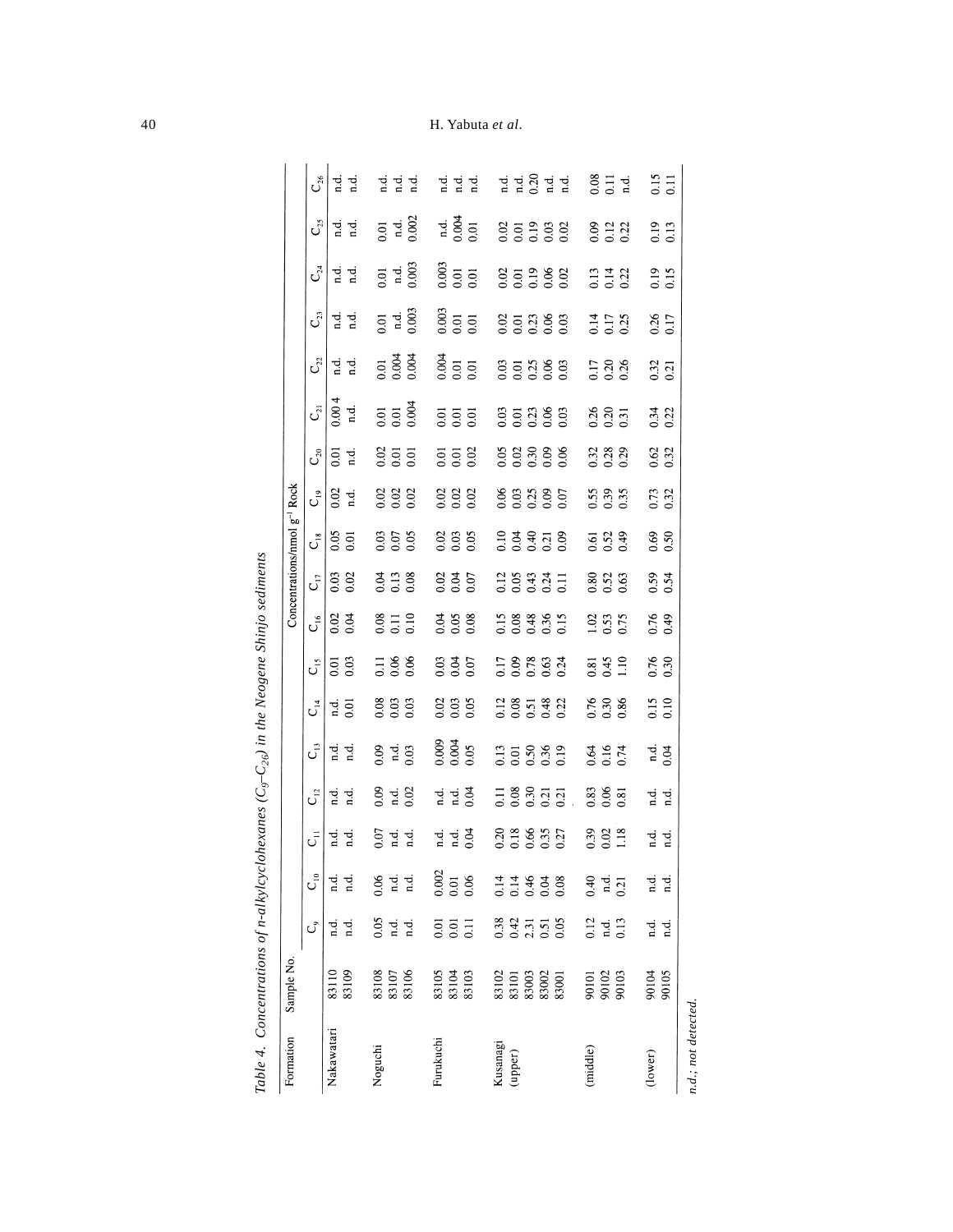| Formation  | Sample No. |                       | Concentrations/nmol $g^{-1}$ Rock |                             |                  |
|------------|------------|-----------------------|-----------------------------------|-----------------------------|------------------|
|            |            | Hydrindane<br>(trans) | Hydrindane<br>(cis)               | Decalin<br>( <i>trans</i> ) | Decalin<br>(cis) |
| Nakawatari | 83110      | n.d.                  | n.d.                              | n.d.                        | n.d.             |
|            | 83109      | 0.81                  | n.d.                              | n.d.                        | n.d.             |
| Noguchi    | 83108      | 1.89                  | n.d.                              | n.d.                        | n.d.             |
|            | 83107      | 1.59                  | n.d.                              | 0.46                        | n.d.             |
|            | 83106      | 2.19                  | n.d.                              | n.d.                        | n.d.             |
| Furukuchi  | 83105      | 0.44                  | n.d.                              | n.d.                        | n.d.             |
|            | 83104      | 0.29                  | n.d.                              | 0.76                        | n.d.             |
|            | 83103      | 0.50                  | n.d.                              | n.d.                        | n.d.             |
| Kusanagi   | 83102      | 1.04                  | 0.13                              | 1.38                        | 0.02             |
| (upper)    | 83101      | 0.76                  | 0.27                              | 0.37                        | n.d.             |
|            | 83003      |                       | 2.13                              | 2.05                        | 2.70             |
|            | 83002      | 0.07                  | 1.53                              | 3.42                        | 0.03             |
|            | 83001      | 0.26                  | 1.01                              | 1.17                        | 0.05             |
| (middle)   | 90101      | 1.01                  | 0.41                              | 1.37                        | 0.12             |
|            | 90102      | 0.15                  | n.d.                              | 0.12                        | n.d.             |
|            | 90103      | 0.22                  | n.d.                              | 0.56                        | n.d.             |

(lower) 90104 0.09 n.d. 1.87 n.d.

90105 0.22 n.d. n.d. n.d.

*Table 5. Concentrations of bicyclic alkanes in the Neogene Shinjo sediments*

*n.d.; not detected, —; not determined.*

ment 83102 (upper part of the Kusanagi Formation), maximised at the sediment 83003 or 83002 (upper part of the Kusanagi Formation), decreased down to the sediment 90102 (middle part of the Kusanagi Formation), and were not detected below. This depth profile resembles those of naphthalenes (Shimoyama *et al*., 2000).

The third group consists of only one cyclic alkane, *trans*-hydrindane (Fig. 7). Its concentration started increasing at the depth of the sediment 83109 (lower part of the Nakawatari Formation), became relatively high in the sediments 83108 and 83107 (Noguchi Formation), and maximised at 83106 (lower part of the Noguchi Formation). The concentration generally decreased with depth except in the sediments 83102 and 83101 (upper part of the Kusanagi Formation), and 90101 (middle part of the Kusanagi Formation) where it was higher than those of sediments just above and below. Perylene analyzed in this study also showed a similar depth profile.

The fact that the cyclic alkanes in the first group showed a similar depth profile to those of acyclic alkanes, revealed that the major portion of cyclic alkanes had been formed around the same diagenetic stage as those of acyclic alkanes. The horizon at the sediment 83101 is known to be at the beginning of the intense oil generation zone in the sedimentary sequence as shown by stratigraphic profiles of TOC and EOC (Shimoyama and Matsubaya, 1985), the vitrinite reflectance,  $T_{\text{max}}$  value, and the ratios of  $20S/20R$ of  $C_{29}$  steranes and of 22*S*/22*R* of  $C_{32}$  hopanes (Taguchi *et al*., 1986).

The cyclic alkanes in the second group were relatively abundant just above the oil generation zone. They had been formed in the oil generation zone, and probably volatilized or diffused to horizons higher than the sediment 90103 (maximum concentration horizon of the first group) because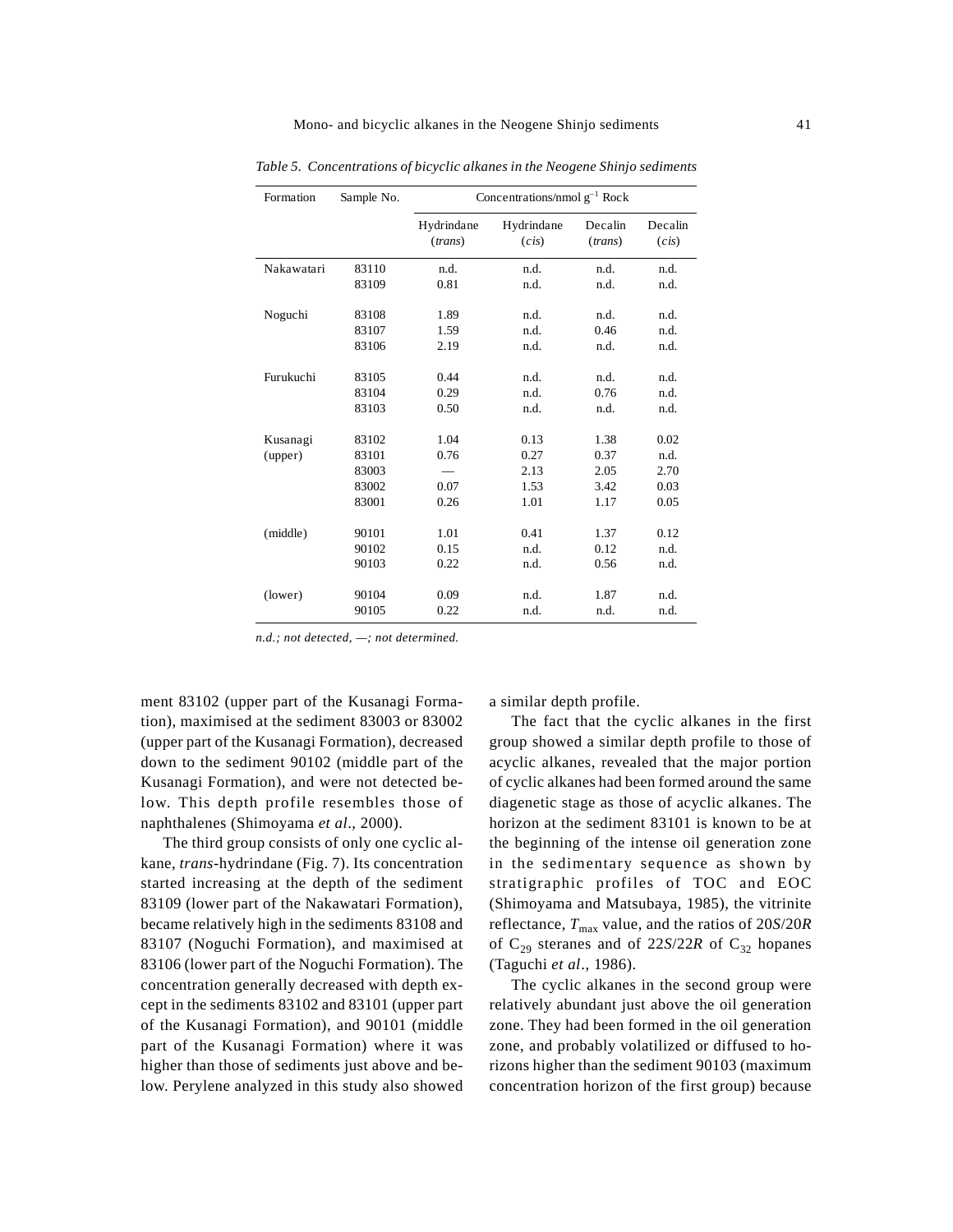| Formation  |                                           |                                             |                                                           |                                                                              |                                                                             |                                                                                |                                                                              |                                                                                        |                      |                                                   |                                                                              |                                                                                                                                                                                                                                                                                                   |                                                                                                  |                                       |
|------------|-------------------------------------------|---------------------------------------------|-----------------------------------------------------------|------------------------------------------------------------------------------|-----------------------------------------------------------------------------|--------------------------------------------------------------------------------|------------------------------------------------------------------------------|----------------------------------------------------------------------------------------|----------------------|---------------------------------------------------|------------------------------------------------------------------------------|---------------------------------------------------------------------------------------------------------------------------------------------------------------------------------------------------------------------------------------------------------------------------------------------------|--------------------------------------------------------------------------------------------------|---------------------------------------|
|            | Sample No.                                |                                             |                                                           |                                                                              |                                                                             |                                                                                |                                                                              | Concentrations/nmol g <sup>-1</sup> Rock                                               |                      |                                                   |                                                                              |                                                                                                                                                                                                                                                                                                   |                                                                                                  |                                       |
|            |                                           | $n-C_{15}$                                  | $n-C_{16}$                                                | $n-C_{17}$                                                                   | $n-C_{18}$                                                                  | $\overline{C}_{19}$                                                            | $n-C_{20}$                                                                   | $n-C_{21}$                                                                             | $n - C_{22}$         | $r-C_{23}$                                        | $r_{-}C_{24}$                                                                | $1-C_{25}$                                                                                                                                                                                                                                                                                        | $1 - C_{26}$                                                                                     | $n-C_{27}$                            |
| Nakawatari | 83110                                     | 0.31                                        |                                                           | 0.07                                                                         | 0.03                                                                        | 0.02                                                                           | 0.03                                                                         | 0.02                                                                                   | 0.02                 | 0.02                                              |                                                                              |                                                                                                                                                                                                                                                                                                   |                                                                                                  |                                       |
|            | 83109                                     | $\overline{0}$ .01                          | 0.28                                                      |                                                                              |                                                                             |                                                                                |                                                                              |                                                                                        |                      |                                                   | 0.02                                                                         | 0.03                                                                                                                                                                                                                                                                                              | $\frac{0.02}{0.01}$                                                                              | 0.01                                  |
| Noguchi    |                                           | $\begin{array}{c} 0.13 \\ 0.03 \end{array}$ |                                                           | $0.06$<br>$0.01$<br>$0.18$                                                   |                                                                             |                                                                                |                                                                              |                                                                                        |                      |                                                   |                                                                              |                                                                                                                                                                                                                                                                                                   |                                                                                                  |                                       |
|            | 83108<br>83107<br>83106                   |                                             |                                                           |                                                                              | 8825<br>0.00                                                                | $\begin{array}{c} 0.05 \\ 0.01 \\ 0.13 \end{array}$                            | $0.07$<br>$0.07$                                                             | $0.02$<br>$0.18$                                                                       |                      | 238                                               |                                                                              |                                                                                                                                                                                                                                                                                                   |                                                                                                  |                                       |
|            |                                           | 0.36                                        |                                                           |                                                                              |                                                                             |                                                                                |                                                                              |                                                                                        |                      |                                                   | $0.33$<br>$0.31$                                                             | $\frac{11}{0.05}$                                                                                                                                                                                                                                                                                 | $0.03$<br>0.03                                                                                   |                                       |
| Furukuchi  | 83105<br>83104<br>83103                   | $0.27$<br>$0.16$                            |                                                           |                                                                              |                                                                             |                                                                                | $0.14$<br>$0.23$<br>$0.23$<br>$0.33$<br>$0.57$<br>$0.57$<br>$0.50$<br>$0.50$ | $0.14$<br>$0.30$<br>$0.30$<br>$0.30$<br>$0.30$<br>$0.30$<br>$0.30$<br>$0.30$<br>$0.30$ | 0.02 1323 55230      | 0.16<br>0.26<br>0.4 3.38<br>4.38<br>4.324<br>1.58 |                                                                              |                                                                                                                                                                                                                                                                                                   |                                                                                                  | 0.089<br>0.399<br>0.399<br>0.37771169 |
|            |                                           |                                             |                                                           |                                                                              |                                                                             |                                                                                |                                                                              |                                                                                        |                      |                                                   |                                                                              |                                                                                                                                                                                                                                                                                                   |                                                                                                  |                                       |
|            |                                           | 0.21                                        |                                                           |                                                                              |                                                                             |                                                                                |                                                                              |                                                                                        |                      |                                                   |                                                                              |                                                                                                                                                                                                                                                                                                   |                                                                                                  |                                       |
| Kusanagi   | 83102<br>83101<br>83003<br>83002<br>83002 | 1.66                                        | $0.28$<br>$0.138$<br>$1.39$<br>$1.45$<br>$1.75$<br>$1.75$ | $0.12$<br>$0.16$<br>$0.18$<br>$0.27$<br>$1.59$<br>$0.35$<br>$0.35$<br>$0.33$ | $0.10$<br>$0.13$<br>$0.13$<br>$0.33$<br>$1.43$<br>$1.78$<br>$1.78$          | $\begin{array}{cc}\n0.13 \\ 0.20 \\ 0.20 \\ 1.24 \\ 0.88 \\ 1.41\n\end{array}$ |                                                                              |                                                                                        |                      |                                                   | $0.13$<br>$0.34$<br>$0.34$<br>$0.34$<br>$0.41$<br>$0.32$<br>$0.41$<br>$0.32$ | $\begin{array}{cc} 23.5 & 4.5 & 8 \\ 23.5 & 4.5 & 8 \\ 1.1 & 1.2 & 1.5 \\ 2.5 & 1.5 & 1.5 \\ 3.5 & 1.5 & 1.5 \\ 4.5 & 1.5 & 1.5 \\ 5.5 & 1.5 & 1.5 \\ 6.5 & 1.5 & 1.5 \\ 7.5 & 1.5 & 1.5 \\ 8.5 & 1.5 & 1.5 \\ 9.5 & 1.5 & 1.5 \\ 1.6 & 1.5 & 1.5 \\ 1.7 & 1.5 & 1.5 \\ 1.8 & 1.5 & 1.5 \\ 1.9 &$ |                                                                                                  |                                       |
| (upper)    |                                           | 1.95                                        |                                                           |                                                                              |                                                                             |                                                                                |                                                                              |                                                                                        |                      |                                                   |                                                                              |                                                                                                                                                                                                                                                                                                   |                                                                                                  |                                       |
|            |                                           | $6.19$<br>$2.82$<br>$2.30$                  |                                                           |                                                                              |                                                                             |                                                                                |                                                                              |                                                                                        |                      |                                                   |                                                                              |                                                                                                                                                                                                                                                                                                   |                                                                                                  |                                       |
|            |                                           |                                             |                                                           |                                                                              |                                                                             |                                                                                |                                                                              |                                                                                        |                      |                                                   |                                                                              |                                                                                                                                                                                                                                                                                                   |                                                                                                  |                                       |
|            |                                           |                                             |                                                           |                                                                              |                                                                             |                                                                                |                                                                              |                                                                                        |                      |                                                   |                                                                              |                                                                                                                                                                                                                                                                                                   |                                                                                                  |                                       |
| (middle)   | 90101                                     | 0.9                                         |                                                           |                                                                              |                                                                             |                                                                                |                                                                              |                                                                                        |                      |                                                   |                                                                              |                                                                                                                                                                                                                                                                                                   | $0.15$<br>$0.20$<br>$0.30$<br>$0.80$<br>$0.80$<br>$0.19$<br>$0.30$<br>$0.41$<br>$0.21$<br>$0.20$ |                                       |
|            | 90102<br>90103                            | 5.33                                        |                                                           |                                                                              |                                                                             |                                                                                |                                                                              |                                                                                        |                      |                                                   |                                                                              |                                                                                                                                                                                                                                                                                                   |                                                                                                  |                                       |
|            |                                           | 18.3                                        | $9.14$<br>$5.20$<br>$17.4$                                | $\frac{14.3}{6.05}$                                                          |                                                                             | $6.87$<br>$13.6$<br>$13.6$                                                     | $8.22$<br>4.35<br>18.6                                                       | 7.86<br>5.22<br>18.1                                                                   | 8.63<br>3.73<br>15.2 | $7.44$<br>$3.19$<br>$12.9$                        | $7.80$<br>$3.32$<br>$1.4$                                                    | $6.41$<br>$2.87$<br>$1.6$                                                                                                                                                                                                                                                                         |                                                                                                  | $3.70$<br>$1.34$<br>$5.18$            |
| (lower)    | 90104                                     | 8.78<br>4.15                                | 12.40                                                     | $\frac{17.1}{9.08}$                                                          | $\begin{array}{c}\n 11.7 \\  6.69 \\  23.8 \\  11.6 \\  7.16\n \end{array}$ | 9.86<br>6.90                                                                   | 2.6                                                                          | $\frac{2.8}{7.24}$                                                                     |                      |                                                   |                                                                              |                                                                                                                                                                                                                                                                                                   |                                                                                                  |                                       |
|            |                                           |                                             |                                                           |                                                                              |                                                                             |                                                                                |                                                                              |                                                                                        | $0.6$<br>6.29        | 9.01                                              | 8.70<br>5.03                                                                 | 9.05                                                                                                                                                                                                                                                                                              | $5.74$<br>$3.29$                                                                                 | $\frac{4.15}{2.62}$                   |

*Table 6. Concentrations of n-alkanes (C15* Table 6. Concentrations of n-alkanes (C<sub>15</sub>–C<sub>38</sub>), pristane, and phytane in the Neogene Shinjo sediments *C38), pristane, and phytane in the Neogene Shinjo sediments*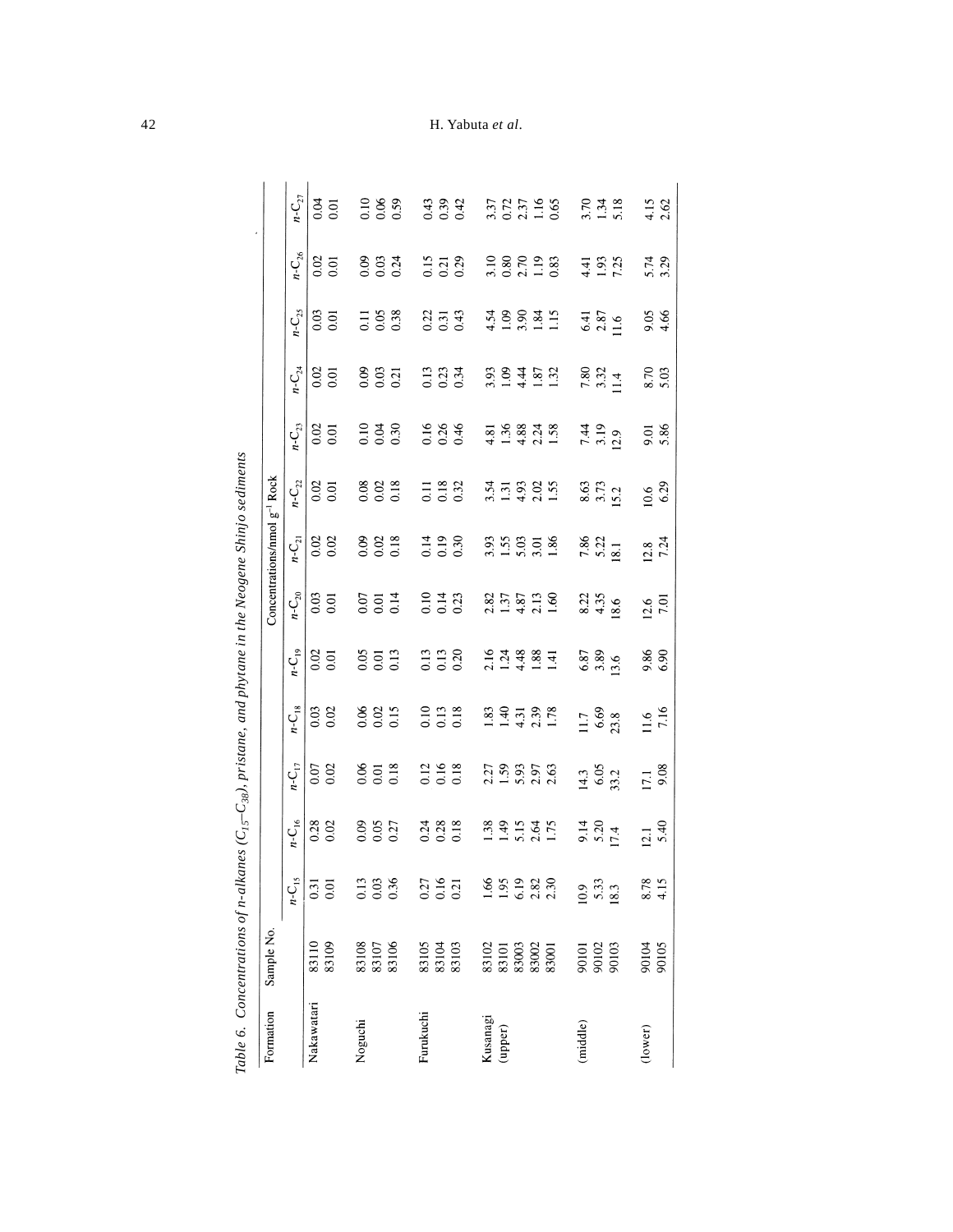|                                   | phytane    |                   | $\begin{array}{c} 0.10 \\ 0.05 \end{array}$<br>0.18 |                           | $0.45$<br>0.11<br>$0.37$<br>$0.37$ | 0.37 |                            | $0.75$<br>1.53                                                                                                  | 535<br>0.50<br>0.57 |                                           | $7.8988$<br>$7.8988$<br>$7.888$                                                                                                                                                                                                                                                                             |  | $6.42$<br>$6.97$<br>$18.1$<br>$6.80$<br>$6.80$                        |                         | $16.1$<br>9.44<br>31.7          | $\frac{17.0}{7.90}$ |         | $\frac{16.2}{5.38}$                         |  |
|-----------------------------------|------------|-------------------|-----------------------------------------------------|---------------------------|------------------------------------|------|----------------------------|-----------------------------------------------------------------------------------------------------------------|---------------------|-------------------------------------------|-------------------------------------------------------------------------------------------------------------------------------------------------------------------------------------------------------------------------------------------------------------------------------------------------------------|--|-----------------------------------------------------------------------|-------------------------|---------------------------------|---------------------|---------|---------------------------------------------|--|
|                                   | pristane   |                   |                                                     |                           |                                    |      |                            |                                                                                                                 |                     |                                           |                                                                                                                                                                                                                                                                                                             |  |                                                                       |                         |                                 |                     |         | $\frac{21.1}{10.4}$                         |  |
|                                   | $n-C_{38}$ |                   | nd<br>nd                                            |                           | d d d<br>n d d                     |      |                            | pi pi pi<br>Pi pi                                                                                               |                     |                                           |                                                                                                                                                                                                                                                                                                             |  | 결 결 중 결 결                                                             |                         | $\frac{29}{10}$ d $\frac{3}{2}$ |                     |         | 3.30                                        |  |
|                                   | $n-C_{37}$ |                   | nd<br>nd                                            |                           | ਰ ਰਹ<br>ਸ਼ਿਰ                       |      |                            | pi pi<br>Pi pi<br>Pi pi                                                                                         |                     |                                           |                                                                                                                                                                                                                                                                                                             |  |                                                                       |                         | $\frac{48}{1}$ d.<br>175        |                     |         | 3.56<br>0.80                                |  |
|                                   | $n-C_{36}$ |                   | ed<br>Ed                                            |                           | ਰ ਰਹ<br>ਜ                          |      |                            | $\begin{array}{ccc}\n\mathbf{d} & \mathbf{d} & \mathbf{d} \\ \mathbf{d} & \mathbf{d} & \mathbf{d}\n\end{array}$ |                     |                                           |                                                                                                                                                                                                                                                                                                             |  | $\frac{d}{d}$ $\frac{d}{d}$ $\frac{5}{d}$ $\frac{8}{d}$ $\frac{d}{d}$ |                         |                                 | 0.44                |         | 0.87<br>0.78                                |  |
|                                   | $n-C_{35}$ | $0.01$<br>$0.004$ |                                                     |                           | $0.02$<br>$0.008$<br>$n.d.$        |      |                            | 5 S S<br>0.00                                                                                                   |                     |                                           | $\frac{1}{6}$ $\frac{3}{6}$ $\frac{5}{6}$ $\frac{5}{6}$ $\frac{5}{6}$ $\frac{5}{6}$                                                                                                                                                                                                                         |  |                                                                       |                         | 0.88<br>0.88<br>2.81            |                     |         | $2.84$<br>0.84                              |  |
| Concentrations/nmol $g^{-1}$ Rock | $n-C_{34}$ | 0.02              |                                                     | $0.03$<br>$0.004$<br>n.d. |                                    |      |                            | ತ್ತ ತ್ವ<br>೧೦೦                                                                                                  |                     |                                           | $\frac{18}{10}$ $\frac{8}{10}$ $\frac{8}{5}$ $\frac{8}{10}$ $\frac{8}{10}$ $\frac{8}{10}$ $\frac{8}{10}$ $\frac{8}{10}$ $\frac{8}{10}$ $\frac{8}{10}$ $\frac{8}{10}$ $\frac{8}{10}$ $\frac{8}{10}$ $\frac{8}{10}$ $\frac{8}{10}$ $\frac{8}{10}$ $\frac{8}{10}$ $\frac{8}{10}$ $\frac{8}{10}$ $\frac{8}{10}$ |  |                                                                       |                         | 0.93<br>0.91<br>3.21            |                     |         | 3.27<br>1.60                                |  |
|                                   | $n-C_{33}$ | 0.03              |                                                     |                           | 0.038                              |      |                            | 117<br>813<br>0.13                                                                                              |                     |                                           | 231732<br>231732                                                                                                                                                                                                                                                                                            |  |                                                                       |                         | 88<br>0.69<br>3.03              |                     |         | $\frac{1.61}{0.84}$                         |  |
|                                   | $n-C_{32}$ | $0.02$<br>$0.007$ |                                                     |                           | 385<br>385                         |      |                            | 8<br>0.10<br>0.0                                                                                                |                     |                                           | 55<br>0386<br>0036<br>003                                                                                                                                                                                                                                                                                   |  |                                                                       |                         | 0.34<br>0.34<br>0.34            |                     |         | $\begin{array}{c} 1.63 \\ 0.82 \end{array}$ |  |
|                                   | $n-C_{31}$ | 0.05              |                                                     |                           | 0.88<br>0.0.0                      |      |                            | 51<br>0.35<br>0.57                                                                                              |                     |                                           | 1352<br>025<br>1952                                                                                                                                                                                                                                                                                         |  |                                                                       |                         | 1.87<br>0.89<br>3.93            |                     |         | 2.69<br>1.58                                |  |
|                                   | $n-C_{30}$ | 0.02              |                                                     |                           | 0.03<br>0.03<br>0.27               |      |                            | 0.15<br>0.18<br>0.18                                                                                            |                     |                                           | $\frac{33}{1}$ $\frac{48}{1}$ $\frac{85}{1}$ $\frac{85}{1}$                                                                                                                                                                                                                                                 |  |                                                                       |                         | $\frac{0.36}{0.36}$             |                     |         | $\frac{3}{1}$ .40                           |  |
|                                   | $n-C_{29}$ | 0.07              |                                                     |                           | 15<br>0.10<br>1.02                 |      |                            | 0.36<br>0.50<br>0.50                                                                                            |                     |                                           | $3.66$<br>$3.66$<br>$-1.69$<br>$-0.6$<br>$-0.6$                                                                                                                                                                                                                                                             |  |                                                                       |                         | $2.34$<br>$0.34$<br>$4.14$      |                     |         | 2.78                                        |  |
|                                   | $n-C_{28}$ | $0.02$<br>$0.01$  |                                                     |                           | $0.35$<br>$0.30$                   |      | $0.16$<br>$0.21$<br>$0.23$ |                                                                                                                 |                     |                                           | 1225<br>1235                                                                                                                                                                                                                                                                                                |  |                                                                       |                         | $2.36$<br>$-4.56$               |                     |         | $3.\overline{3}4$<br>1.83                   |  |
| Sample No.                        |            | 83110             | 83109                                               | 83108<br>83107<br>83106   |                                    |      | 83105<br>83104<br>83103    |                                                                                                                 |                     | 83102<br>83101<br>83003<br>83002<br>83002 |                                                                                                                                                                                                                                                                                                             |  |                                                                       | 90101<br>90102<br>90103 |                                 |                     | 90104   | 90105                                       |  |
| Formation                         |            | Nakawatari        |                                                     | Noguchi                   |                                    |      | Furukuchi                  |                                                                                                                 |                     | Kusanagi                                  | (upper)                                                                                                                                                                                                                                                                                                     |  |                                                                       | (middle)                |                                 |                     | (lower) |                                             |  |

Mono- and bicyclic alkanes in the Neogene Shinjo sediments 43

 $n.d.; not detected.$ *n.d.; not detected.*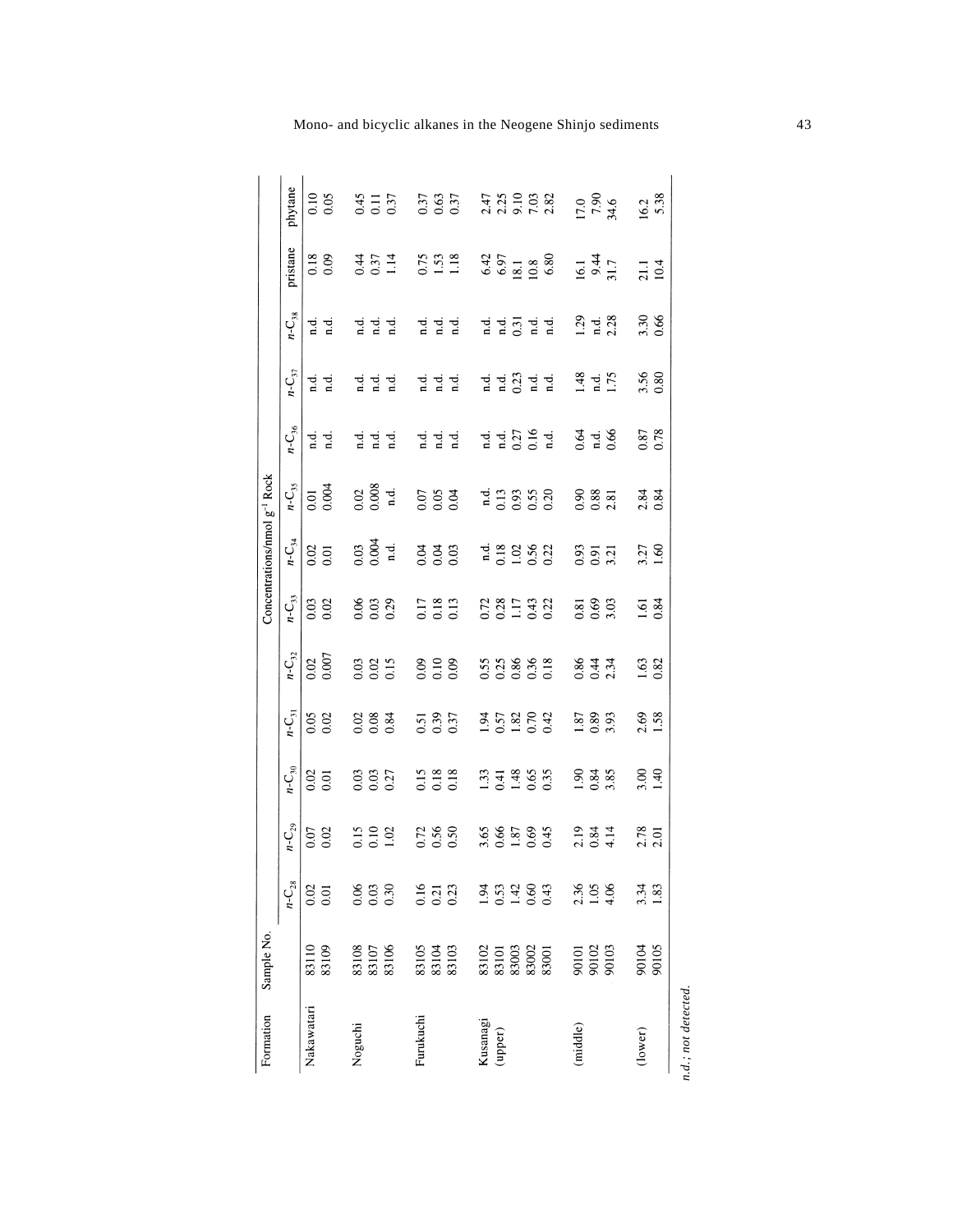

*Fig.* 5. Depth profiles of a) concentrations of total n-alkylCHs (cyclohexanes,  $C_{11}-C_{26}$ ), b) relative concentra*tions of total n-alkylCPs (cyclopentanes,*  $C_{12}-C_{26}$ *) and total 2-alkyl-1,1,3-triMe (trimethyl) CHs (* $C_{11}$  *and*  $C_{13}$ *), c) total Me (methyl)-decalins and total diMe (dimethyl)-decalins, d) concentrations of total n-alkanes (C<sub>15</sub>–C<sub>38</sub>), and Pr (pristane) plus Ph (phytane), and e) ratios of EOC (extractable organic compounds) to TOC (total organic carbon) in the Neogene Shinjo basin. Relative concentration in the Shinjo sediment 90103 was set to 100.*

of their lower molecular weights than those in the first group. Although carbon skeletons of 2-alkyl-1,1,3-trimethylcyclohexanes are specific to carotenoids (Anders and Robinson, 1971; Hall and Douglas, 1983; Jiang and Fowler, 1986), their depth profiles differed depending on their molecular weights. 1,1,3-Trimethyl- and 1,1,2,3 tetramethylcyclohexanes belonged to the second group (Figs. 6a and b), while 2-ethyl- and 2-butyl-1,1,3-trimethylcyclohexanes showed profiles of the first group (Fig. 5b). Likewise, *n*alkylcyclohexanes  $(C_9$  and  $C_{10}$ ) and decalin belonged to the second group (Figs. 6a and d), whereas  $n$ -alkylcyclohexanes longer than  $C_{10}$  and methyl- and dimethyldecalins belonged to the first (Figs. 5a and c). In addition, water solubility of *n*-alkanes becomes significantly higher around  $C_{10}$ as their molecular weights become lower (McAuliffe, 1980). This suggests that cyclic alkanes ( $C_9$  and  $C_{10}$ ) in this group are also more water soluble than those  $(C_{11}-C_{26})$  in the first group, and therefore, they might have migrated to upper horizons as sediment interstitial water migrated. A similar interpretation has been reported for the depth profiles of naphthalenes in the Shinjo sediments (Shimoyama *et al*., 2000). Tetralin analyzed in this study also showed a depth profile of the second group, which seems to be reasonable from similarities in molecular weight and structure among decalin, tetralin, and naphthalene. In addition, water solubility of aromatic hydrocarbons is higher than those of *n*-alkanes (McAuliffe, 1980), and therefore, the same explanation by water migration is possible for why tetralin belongs to the second group.

The occurrence of the third group, comprising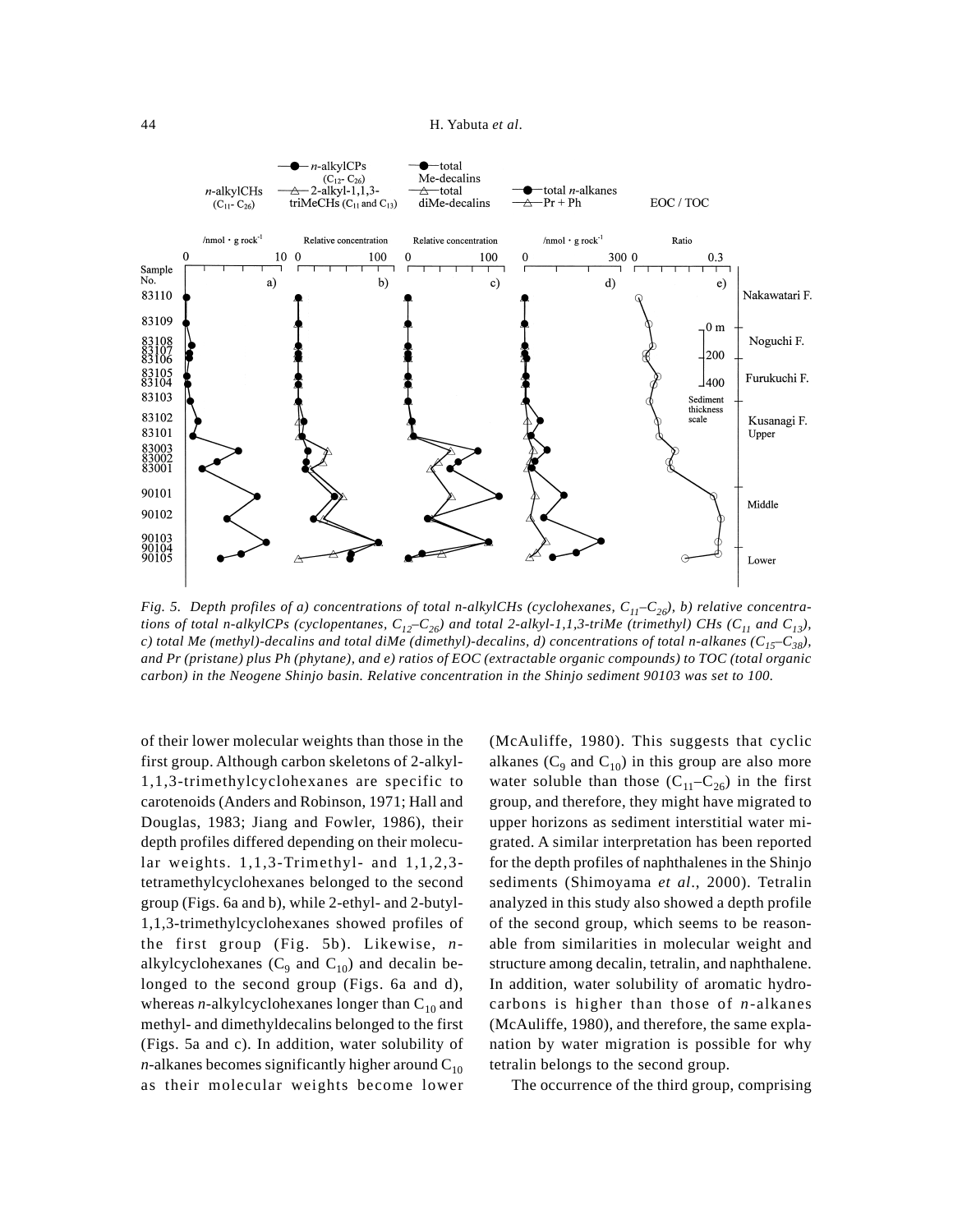

*Fig. 6. Depth profiles of concentrations or relative ones of a) total triMeCHs (trimethylcyclohexanes), total EtMeCHs (ethylmethylcyclohexanes), n-alkylCHs (alkylcyclohexanes) (C9 and C10), and total isoPrCHs (isopropylcyclohexanes), b) Me-n-PrCH (methyl-n-propylcyclohexane), tetraMeCH (tetramethylcyclohexane), bicyclo[3.3.1]nonane, and Mebicyclo[3.3.0]octane (methylbicyclo[3.3.0]octane), c) cis-hydrindane, d) total (cisplus trans-) decalins, and e) tetralin in the Neogene Shinjo sediments. Maximum concentration was set to 100 in b) and e).*

*trans*-hydrindane only, seems to be unrelated to those of the first and second groups. A relatively large input of land derived organic matter into the sediments from the Noguchi to the Furukuchi Formation has been proposed, because of relatively high concentrations of perylene (Taguchi *et al*., 1970; Suzuki and Taguchi, 1982), high ratios of  $C_{29}/(C_{27} + C_{28})$  of steranes (Suzuki and Shimada, 1983), and low L/H ratios ( $\sum C_{13-19}/\sum C_{20-38}$ ) for *n*-alkanes (Ishiwatari and Shioya, 1986). In this study, relatively high concentrations of perylene and low L/H ratios (<1) of  $\sum C_{15-19}/\sum C_{27-31}$  for *n*alkanes were also observed in the two formations compared to those in the lower part of the sequence (Fig. 7). Thermal cracking of longer chain *n*alkanes to shorter ones makes the L/H ratios higher. However, the cracking takes place mainly in the oil generation zone which is located below

the two formations, and therefore, the cracking effect was insignificant from the lower ratios in the two formations. Accordingly, it is suggested that *trans*-hydrindane detected had been derived from land derived organic matter.

# *Molecular distributions of n-alkylcycloalkanes*

The molecular distributions of *n*alkylcyclohexanes  $(C_{15}-C_{26}),$  *n*alkylcyclopentanes ( $C_{15}-C_{26}$ ), and *n*-alkanes ( $C_{15} C_{38}$ ) in the sediments are shown in Fig. 8. The distributions of *n*-alkylcyclohexanes showed a maximum in composition at  $C_{18}$  in the sediment 83110 and at  $C_{16}$  in 83109 (Nakawatari Formation), and exhibited relatively large amounts of  $C_{15}$ ,  $C_{16}$ ,  $C_{17}$ , and  $C_{18}$  from 83107 to 83102 (Noguchi to the top of the Kusanagi Formation) in the upper part of the sequence. The distribution of *n*-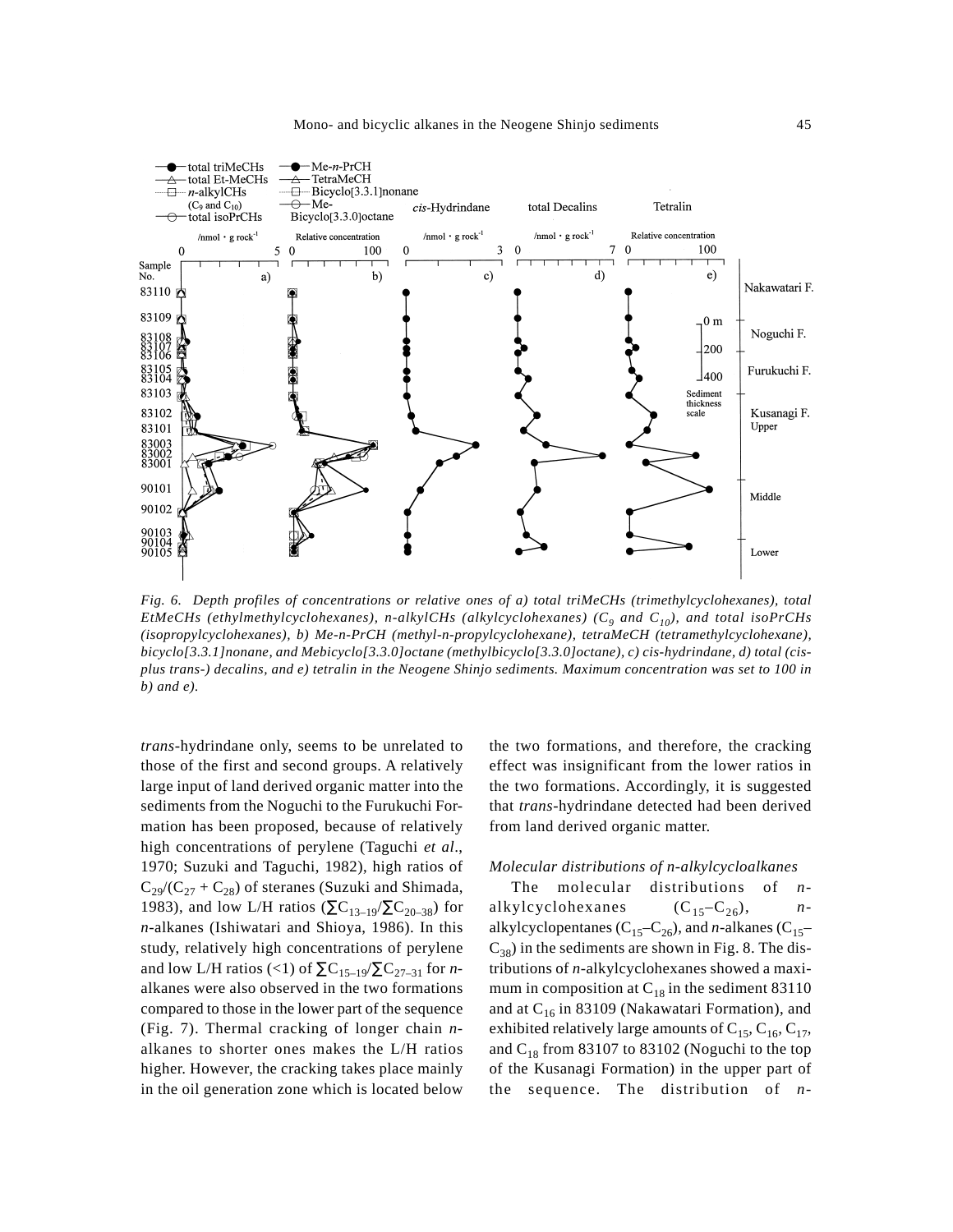

*Fig. 7. Depth profiles of concentrations of a) trans-hydrindane and b) perylene, and c) n-alkane L/H ratios*  $(L/H = \sum C_{15-19} / \sum C_{27-31}$ ) in the Neogene Shinjo sediments.

alkylcyclohexanes longer than  $C_{18}$  began to increase downward from the sediment 83105 (top of the Furukuchi Formation). An exception in the region is the sediment 83108 (top of the Noguchi Formation), which showed a smooth molecular distribution from  $C_{15}$  to  $C_{25}$  with a maximum in composition at  $C_{15}$ . Most of the sediments from 83101 to 90105 (upper to lower part of the Kusanagi Formation) in the lower part of the sequence showed relatively smooth molecular distributions from  $C_{15}$  to  $C_{26}$  compared to those in the upper part of the sequence. The molecular distributions of *n*-alkylcyclopentanes over the sequence showed roughly similar patterns as those of *n*-alkylcyclohexanes (Fig. 8).

The molecular distributions of *n*-alkanes in the sediments from 83110 to 83108 seem to be a composite of two end members, one with a maximum around  $C_{15}$  to  $C_{18}$  and the other with a maximum around  $C_{27}$  to  $C_{31}$ . However, the compositions around  $C_{15}$  to  $C_{18}$  decreased in the sediments from 83107 to 83102, and began to increase in 83101. The increase in composition continued downward.

On the other hand, the compositions around  $C_{27}$ to  $C_{31}$  increased to the sediment 83105 and decreased to 83102. The decreased composition continued downward. The molecular distributions showed a remarkable predominance of odd carbon number molecules in the sediments from 83110 to 83102 in the upper part of the sequence, and then, the predominance disappeared downward from 83101. Finally, the molecular distributions became smooth from  $C_{15}$  to  $C_{26}$  and showed a decreased relative amount from  $C_{27}$  to  $C_{38}$  in the sediments from 83101 to 90105 in the lower part of the sequence. The change in these molecular distributions of *n*-alkanes along the sequence is similar to that reported by Ishiwatari and Shioya (1986).

*n*-Alkylcyclohexanes have been detected in various crude oils and source rocks (Johns *et al*., 1966; Anders and Robinson, 1971; Fowler and Douglas, 1984; Fowler *et al*., 1986; Summons *et al*., 1988). It has been suggested that they were produced by cyclization of *n*-carboxylic acids during diagenesis (Rubinstein and Strausz, 1979;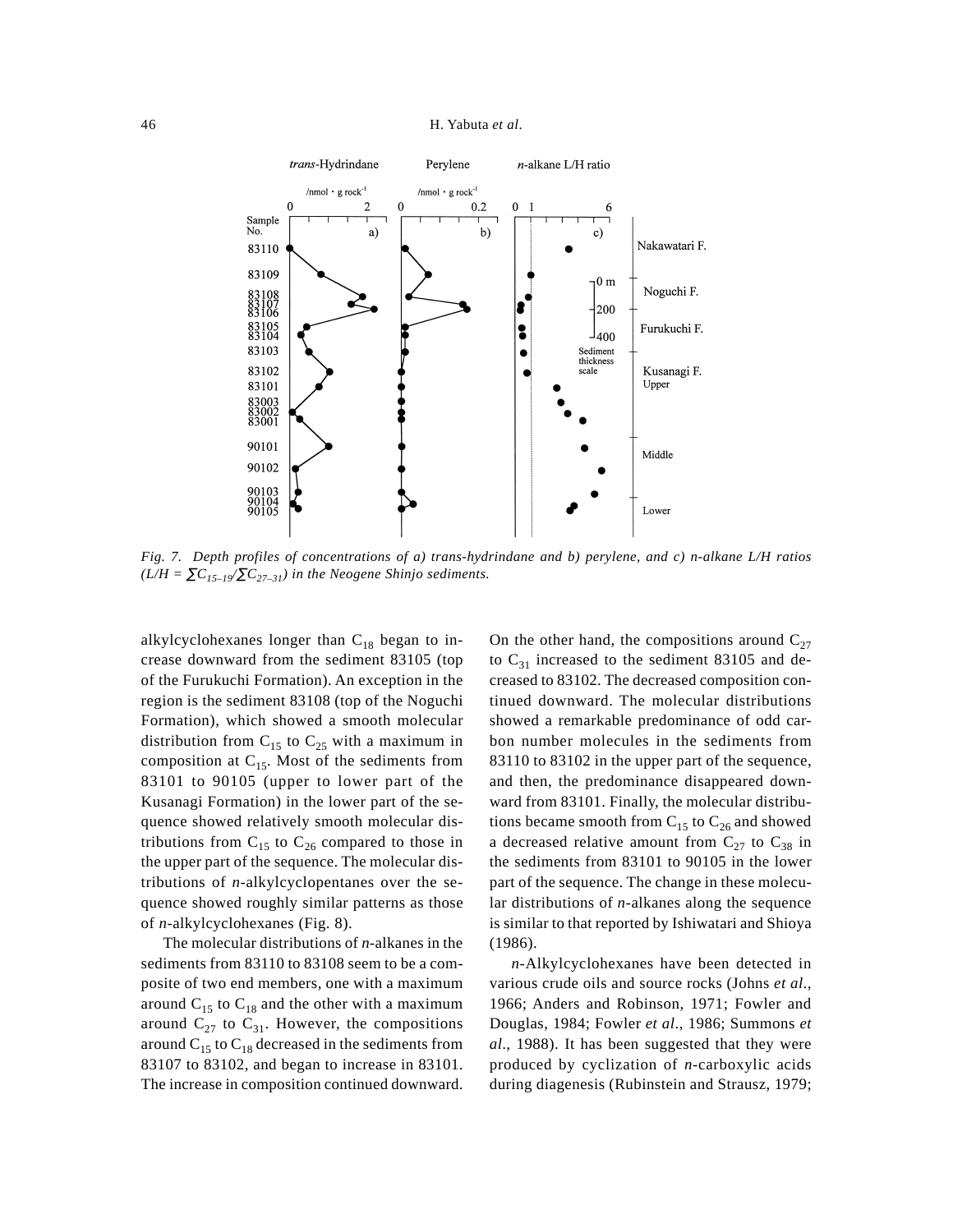

*Fig. 8. Molecular distributions with carbon number of n-alkylcyclohexanes, n-alkylcyclopentanes, and n-alkanes in the Neogene Shinjo sediments.*

Hoffmann *et al*., 1987; Kissin, 1990), or decarboxylation of ω-cyclohexyl carboxylic acids in thermoacidophilic bacterial products (De Rosa *et al*., 1972; Oshima and Ariga, 1975; Suzuki *et al*., 1981). *n*-Alkylcyclohexanes in the upper part of the sequence could have been derived mainly from *n*-carboxylic acids by cyclization because of the predominance of  $n$ -alkylcyclohexanes from  $C_{15}$  to  $C_{18}$  and that of *n*-carboxylic acids with  $C_{16}$  and  $C_{18}$  in these sediments (Ishiwatari and Shioya, 1986). Similarly, *n*-alkylcycloalkanes longer than  $C_{18}$  might have been produced from longer chain carboxylic acids than  $C_{18}$ . Contribution from thermoacidophilic bacteria, if any, is insignificant because of the Neogene Shinjo sedimentary environment. The occurrence of *n*-alkylcyclopentanes in sediments has been less reported than those of *n*-alkylcyclohexanes (Ingram *et al*., 1983;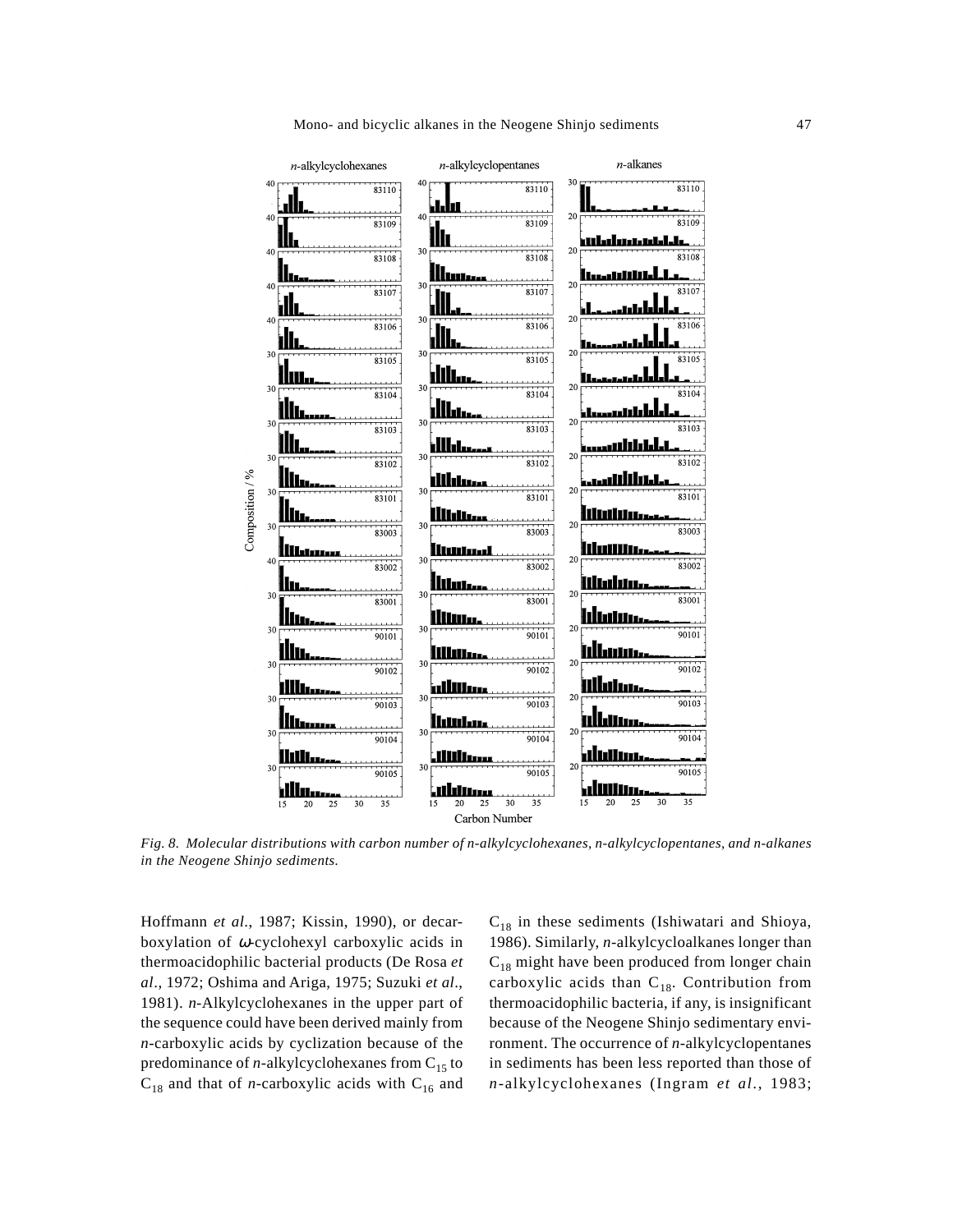Yamamoto *et al*., 1990). It has been suggested that these compounds might have been formed by the intramolecular cyclization of unsaturated carboxylic acids during diagenesis (Philp, 1980).

The molecular distributions of *n*alkylcyclohexanes, *n*-alkylcyclopentanes, and *n*alkanes were roughly similar to each other in the sediments from 83101 to 90105 in the lower part of the sequence. This suggests that these distributions reflect the further progress of diagenetic maturation in the sequence as observed in the case of *n*-alkanes. An experimental study was reported for the isomerization of *n*-alkylcyclohexanes and *n*-alkylcyclopentanes during an intense oil generation stage (Kissin, 1990), although the applicability of this study to the two series of the alkylcycloalkanes in the Shinjo sediments is debatable.

## **CONCLUSION**

Eighteen sediments over a stratigraphic sequence of the Neogene Shinjo basin were analyzed for mono- and bicyclic alkanes. As a result, 45 mono- and 12 bicyclic alkanes were detected at a concentration level of 0.01–1 nmol  $g^{-1}$ . These cyclic alkanes could be divided into three groups. The first group showed a maximum concentration in the lower part of the sequence (middle part of the Kusanagi Formation), and a depth profile similar to those of *n*-alkanes, pristane plus phytane, and the reported EOC/TOC ratio. This fact indicates a close relation between the cyclic and acyclic alkanes in petroleum formation in the sequence. The second group showed a maximum in the middle part (upper part of the Kusanagi Formation). However, the cyclic alkanes in this group might have been formed at the same diagenetic stage as those of the first group. Later, they probably volatilized or diffused to the upper horizon because of their lower molecular weights, and/or migrated together with water because of their relatively high water solubility. The third group, although it is necessary to find more compounds for this group, showed a maximum in the upper part (the Noguchi Formation) and apparently was not related to the first and second groups in the process of petroleum formation. Further studies are necessary to elucidate precursors and their diagenetic paths to these mono- and bicyclic alkanes in order to obtain a better understanding of the diagenesis of these compounds.

**Acknowledgments**—We are grateful to Prof. C. A. Lewis of University of Plymouth, who read an earlier version of this paper and provided thoughtful comments in addition to improve English usage. We also thank to Prof. N. Suzuki of Hokkaido University and an anonymous referee for their suggestions to improve the earlier version. This work was supported by the Grant-in-Aid for Scientific Research (B) No. 11440166 from the Ministry of Education, Science, Sports and Culture, Japan and the Research Grant for Fellowship No. 00007064 to H. Y. from Japanese Society for the Promotion of Science.

# **REFERENCES**

- Anders, D. E. and Robinson, W. E. (1971) Cycloalkane constituents of the bitumen from Green River Shale. *Geochim. Cosmochim. Acta* **35**, 661–678.
- De Rosa, M., Gambacorta, A. and Minale, L. (1972) The formation of ω-cyclohexyl-fatty acids from shikimate in an acidophilic thermophilic bacillus. *Biochem. J*. **128**, 751–754.
- Fowler, M. G. and Douglas, A. G. (1984) Distribution and structure of hydrocarbons in four organic-rich Ordovician rocks. *Org. Geochem*. **6**, 105–114.
- Fowler, M. G., Abolins, P. and Douglas, A. G. (1986) Monocyclic alkanes in Ordovician organic matter. *Org. Geochem*. **10**, 815–823.
- Hall, P. B. and Douglas, A. G. (1983) The distribution of cyclic alkanes in two lacustrine deposits. *Advances in Organic Geochemistry 1981* (Bjoroy, M. *et al*., eds.), 576–587, Wiley, Chichester.
- Hoffmann, C. F., Foster, C. B., Powell, T. G. and Summons, R. E. (1987) Hydrocarbon biomarkers from Ordovician sediments and the fossil alga *Gloeocapsomorpha priska* Zalessky 1917. *Geochim. Cosmochim. Acta* **51**, 2681–2697.
- Hunt, J. M. (1996) *Petroleum Geochemistry and Geology*. 2nd ed., W. H. Freeman & Company, New York.
- Ingram, L. L., Ellis, J., Crisp, P. T. and Cook A. C. (1983) Comparative study of oil shales and shale oils from the Mahogany Zone, Green River Formation (U.S.A.) and Kerosene Creek Seam, Rundle Formation (Australia). *Chem. Geol*. **38**, 185–212.
- Ishiwatari, R. and Shioya, M. (1986) Diagenetic change of organic compounds in relation to generation of